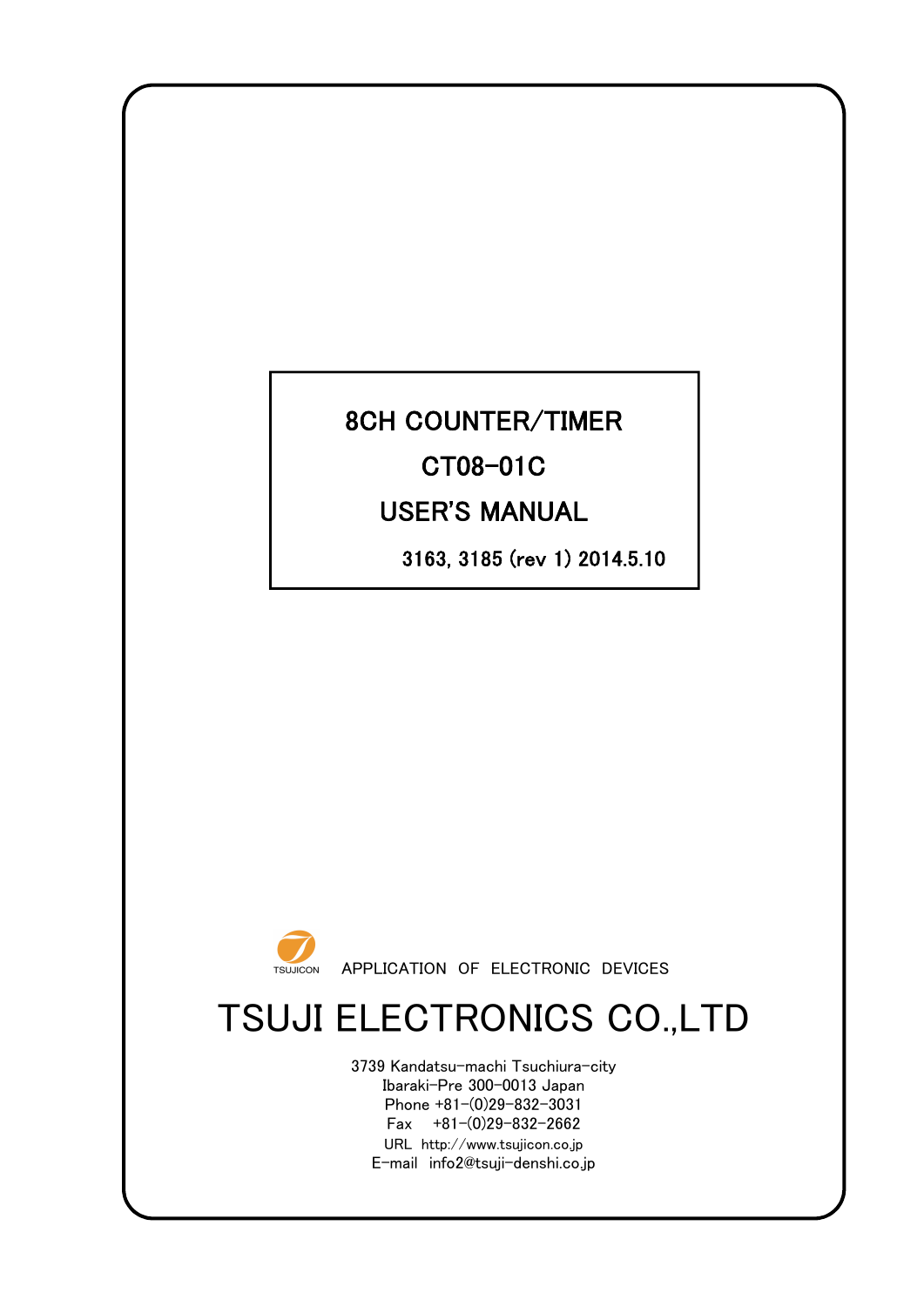#### CT08-01C Command List (Available LAN, USB)

The command that is written by blue is available for V1.02 or later version.

See the section 6. Firmware Update regarding firmware update.

| <b>COMMAND</b>                                                        | <b>FUNCTION</b>              | <b>DETAIL</b>                                         |  |
|-----------------------------------------------------------------------|------------------------------|-------------------------------------------------------|--|
| ALM?                                                                  | alarm read                   | read out the cause of overflow                        |  |
| <b>CLAL</b>                                                           | clear all                    | clear timer and 8 channel counters                    |  |
| <b>CLPC</b>                                                           | clear preset counter         | clear preset counter (CH7)                            |  |
| <b>CLTM</b>                                                           | clear timer                  | clear timer                                           |  |
| CLCTxx                                                                | clear counter xx             | clear counter channel xx<br>xx:00-07                  |  |
| CLCTxxyy                                                              | clear counter xx to yy       | clear counter channel xx to yy<br>xx,yy:00-07         |  |
| CPR?                                                                  | counter preset data read     | read out preset counter data                          |  |
|                                                                       |                              | Reply: 8 digits in decimal number (Kcts unit)         |  |
|                                                                       |                              | (example:00010000)                                    |  |
| CPRF?                                                                 | counter preset data read     | read out preset counter data                          |  |
|                                                                       |                              | Reply: 8 digits in decimal number (cts unit)          |  |
|                                                                       |                              | (example:00010000)                                    |  |
| CTR?xx                                                                | counter xx read              | read out channel xx counter<br>xx:00-07               |  |
|                                                                       |                              | Reply: 10 digits in decimal number                    |  |
| CTRH?xx                                                               | counter xx read              | read out channel xx counter<br>$xx:00-07$             |  |
|                                                                       |                              | Reply: 8 digits in hex                                |  |
| CTR?xxyy                                                              | counter xx to yy read        | read out channel xx counter<br>xx,yy: 00-07           |  |
|                                                                       |                              | Reply: 10 digits in dec (separated by space)          |  |
| CTRH?xxyy                                                             | counter xx to yy read        | read out from channel xx to yy counter                |  |
|                                                                       | xx,yy: 00-07                 | Reply: 8 digits in hex (separated by space)           |  |
| <b>DSAS</b>                                                           | disable auto stop            | disable automatic stop until using STOP command       |  |
| <b>ENCS</b>                                                           | enable counter stop          | enable counter stop                                   |  |
| <b>ENTS</b>                                                           | enable timer stop            | enable timer stop                                     |  |
| MOD?                                                                  | mode read                    | read out counter mode                                 |  |
| RDAL?<br>read all counter and timer<br>read out all counter and timer |                              |                                                       |  |
|                                                                       |                              | Reply: 10 digits in dec                               |  |
| RDALH?                                                                | read all counter and timer   | read out all counter and timer                        |  |
|                                                                       |                              | Reply: 8 digits in hex                                |  |
| SCPRddd                                                               | set counter preset data      | set preset data to counter (Kcts unit)                |  |
| $SCPRFdddd \cdots$                                                    | set counter preset data      | set preset data to counter (cts unit)                 |  |
| TPR?                                                                  | timer preset data read       | read out preset timer data (ms unit)                  |  |
| TPRF?                                                                 | timer preset data read       | read out preset timer data ( $\mu$ s unit)            |  |
| <b>STOP</b>                                                           | stop counter                 | deactivate counting action                            |  |
| STPRddd                                                               | set preset counter to dddd   | set preset timer value (ms unit)                      |  |
| $STPRFdddd \cdots$                                                    | set preset counter to dddd   | set preset timer value ( $\mu$ s unit)                |  |
| <b>STRT</b>                                                           | start counter                | start counting action                                 |  |
| TMR?                                                                  | timer read                   | read out timer value<br>Reply: 10 digits in dec       |  |
| TMRH?                                                                 | timer read                   | read out timer value<br>Reply: 10 digits in hex       |  |
| VER?                                                                  | version information read     | read out software version information                 |  |
| VERH?                                                                 | hardware version information | read out hardware version information                 |  |
| <b>REST</b>                                                           | reset and start              | set the unit restart (It's same as power on sequence) |  |
| FROM?                                                                 | using rom number read        | read out program ROM number inside                    |  |
| FROMO, FROM1                                                          | choose rom                   | set program ROM number to activate                    |  |
| FLG?x                                                                 | read internal flag           | read out internal state flag inside                   |  |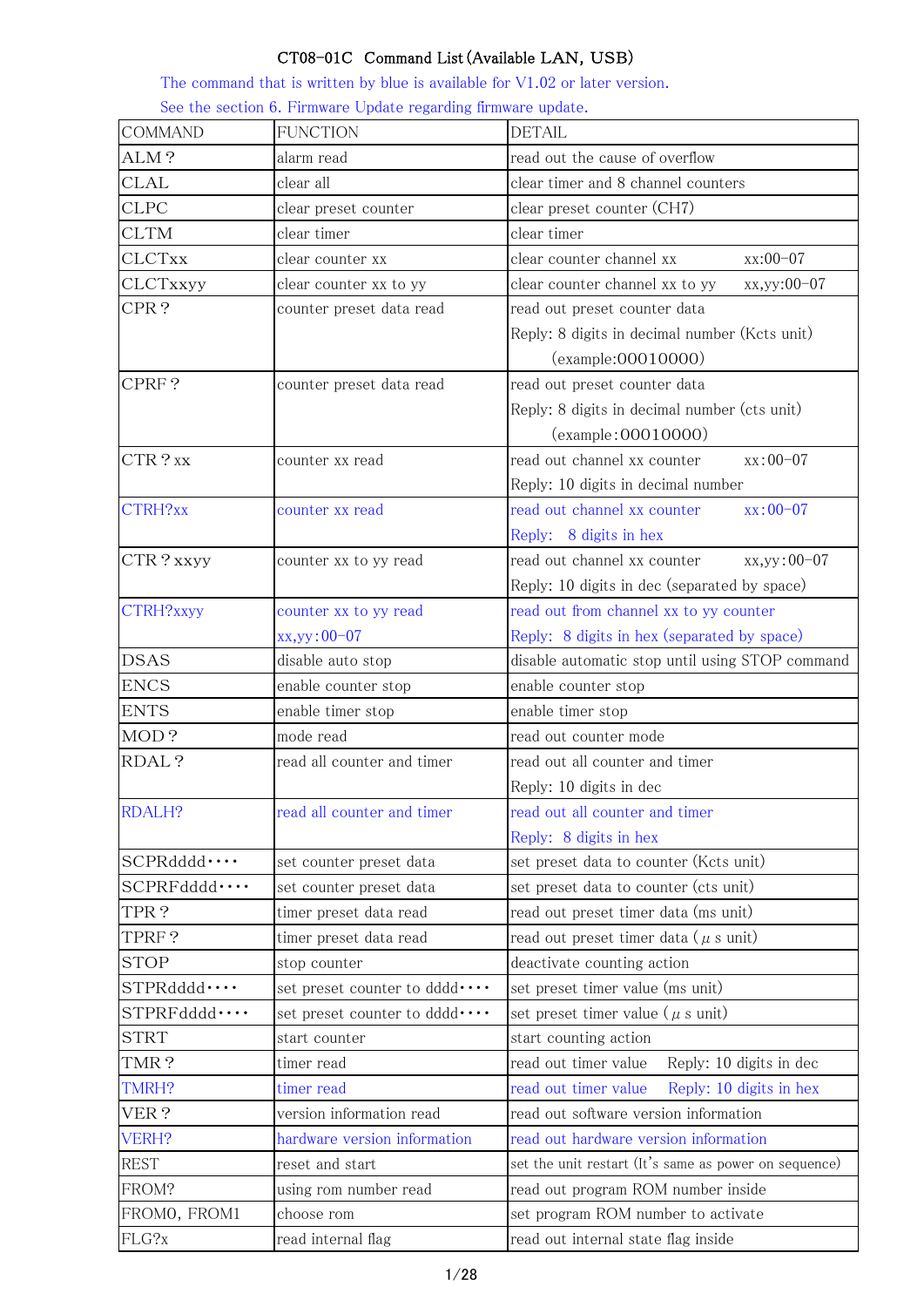Store data commands for synchronous gate signal and timer clock

| CLGSDN            | Clear Gate Synchronous                               | clear current data acquisition address            |
|-------------------|------------------------------------------------------|---------------------------------------------------|
|                   | Data Number                                          | (set data address to zero)                        |
| CLGSAL            | Clear Gate Synchronous                               | clear current data address and all memory data    |
|                   | acquired All data                                    | (set data address to zero, clear all memory data) |
| $GSDNddd \cdots$  | Gate Synchronous Data                                | input gate synchronous data acquisition           |
|                   | acquisition data Number set                          | data address                                      |
| GSDN?             | Gate Synchronous Data                                | read out gate synchronous data acquisition        |
|                   | acquisition data Number read                         | reply : $0 \sim 9999$<br>data address             |
| $GSEDddd \cdots$  | Gate Synchronous acquisition                         | input gate synchronous data acquisition end data  |
|                   | End data Number set                                  | address. (after end address, acquisition stop.)   |
| GSED?             | Gate Synchronous acquisition                         | read gate synchronous data end address            |
|                   | End data Number read                                 | reply : $0 \sim 9999$                             |
|                   | Synchronous GATE signal data acquisition commands    |                                                   |
| GSTRT             | Gate synchronous data                                | start gate synchronous data acquisition           |
|                   | acquisition START                                    | (just after turn on power, it's stop condition)   |
| <b>GESTRT</b>     | Gate Edge synchronous data                           | start gate edge synchronous data acquisition      |
|                   | acquisition STaRT                                    | (just after turn on power, it's stop condition)   |
|                   | Synchronous internal clock data acquisition commands |                                                   |
| $GTRUNddd \cdots$ | Gate Timer synchronous                               | input synchronous timer data RUN time             |
|                   | RUN time                                             | ( $\mu$ s units)                                  |
| GTRUN?            | Gate Timer synchronous                               | read out synchronous timer data RUN time          |
|                   | RUN time read                                        |                                                   |
| $GTOFFddd\cdots$  | Gate Timer synchronous                               | input synchronous timer data OFF time             |
|                   | OFF time                                             | $(\mu s \text{ units})$                           |
| GTOFF?            | Gate Timer synchronous                               | read out synchronous timer data OFF time          |
|                   | OFF time read                                        |                                                   |
| <b>GTSTRT</b>     | Gate Timer synchronous data                          | start internal clock synchronous data acquisition |
|                   | acquisition START                                    | (Just after turn on power, it's stop condition)   |

Preparation of data acquisition commands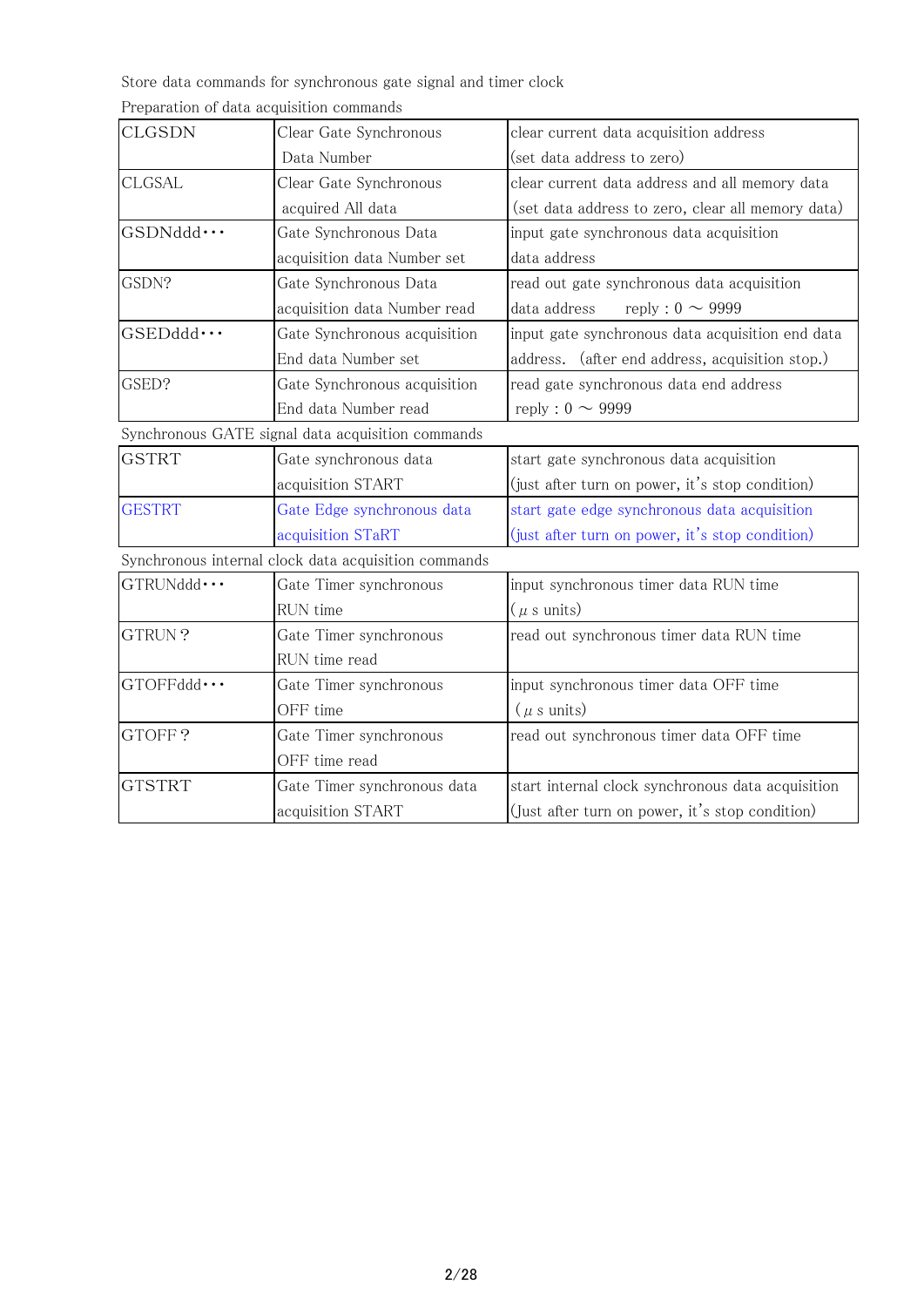Synchronous data acquisition common commands

| <b>STOP</b><br>gate synchronous data |                                                                            | stop gate synchronous data acquisition         |  |
|--------------------------------------|----------------------------------------------------------------------------|------------------------------------------------|--|
|                                      | acquisition STOP                                                           |                                                |  |
| GSTS?                                | Gate synchronous data                                                      | read out the status of gate synchronous data   |  |
|                                      | acquisition Status read                                                    | acquisition                                    |  |
| GSDAL?                               | Gate synchronous data                                                      | read out all gate synchronous data             |  |
|                                      | acquisition all data read                                                  |                                                |  |
| GSDALH?                              | Gate synchronous data                                                      | read out all gate synchronous data             |  |
|                                      | acquisition all data read                                                  | Reply: 8 digits in hex                         |  |
| GSDRD?xxxxyyyy                       | read gate synchronous data from xxxx to yyyy<br>Gate synchronous data read |                                                |  |
|                                      | from xxxx to yyyy                                                          | $(xxxx,yyyy:0000 \sim 9999)$                   |  |
| GSDRDH?xxxxyyyy                      | Gate synchronous data read                                                 | read gate synchronous data from xxxx to yyyy   |  |
|                                      | from xxxx to yyyy                                                          | $(xxxx,yyyy:0000~9999)$ Reply: 8 digits in hex |  |
| GSCRD?                               | Gate synchronous data read                                                 | read gate synchronous data from xxxx to yyyy   |  |
| uvwxxxxyyyy                          | from xxxx to yyyy at chu to v                                              | at chu to v w:1 with timer<br>Reply: dec       |  |
| GSDRDH?                              | Gate synchronous data read                                                 | read gate synchronous data from xxxx to yyyy   |  |
| uvwxxxxyyyy                          | from xxxx to yyyy at chu to v                                              | at chu to v w:1 with timer<br>Reply: hex       |  |

LCD display function command (for a type with a display)

| <b>SDUxx</b> | set display upper row xx channel             | set xx channel to LCD display upper row<br>$xx:00-07$ |  |
|--------------|----------------------------------------------|-------------------------------------------------------|--|
| <b>SDUTM</b> | set display upper row timer data             | set timer data to LCD display upper row               |  |
| <b>SDUCP</b> | set display upper row<br>counter preset data | set counter preset data to LCD display<br>upper row   |  |
| <b>SDUTP</b> | set display upper row<br>timer preset data   | set timer preset data to LCD display<br>upper row     |  |
| <b>SDLxx</b> | set display lower row xx channel             | set xx channel to LCD display lower row<br>xx:00-07   |  |
| <b>SDLTM</b> | set display lower row timer data             | set timer to LCD display lower row                    |  |
| <b>SDLCP</b> | set display lower row<br>counter preset data | set counter preset data to LCD display<br>lower row   |  |
| <b>SDLTP</b> | set display lower row<br>timer preset data   | set timer preset data to LCD display<br>lower row     |  |
| <b>BKON</b>  | Back Light ON                                | Turn on back light                                    |  |
| <b>BKOFF</b> | Back Light OFF                               | Turn off back light                                   |  |

### Command for All reply mode

| ALL_REP_EN | All reply mode enable       | Reply is "OK" or "NG" even if the command  |
|------------|-----------------------------|--------------------------------------------|
|            |                             | doesn't require a reply.                   |
| ALL_REP_DS | All reply mode disable      | No reply, if the command doesn't require   |
|            |                             | a reply. (the same as before)              |
| ALL_REP?   | read all reply mode setting | Confirm "all reply mode" is active or not. |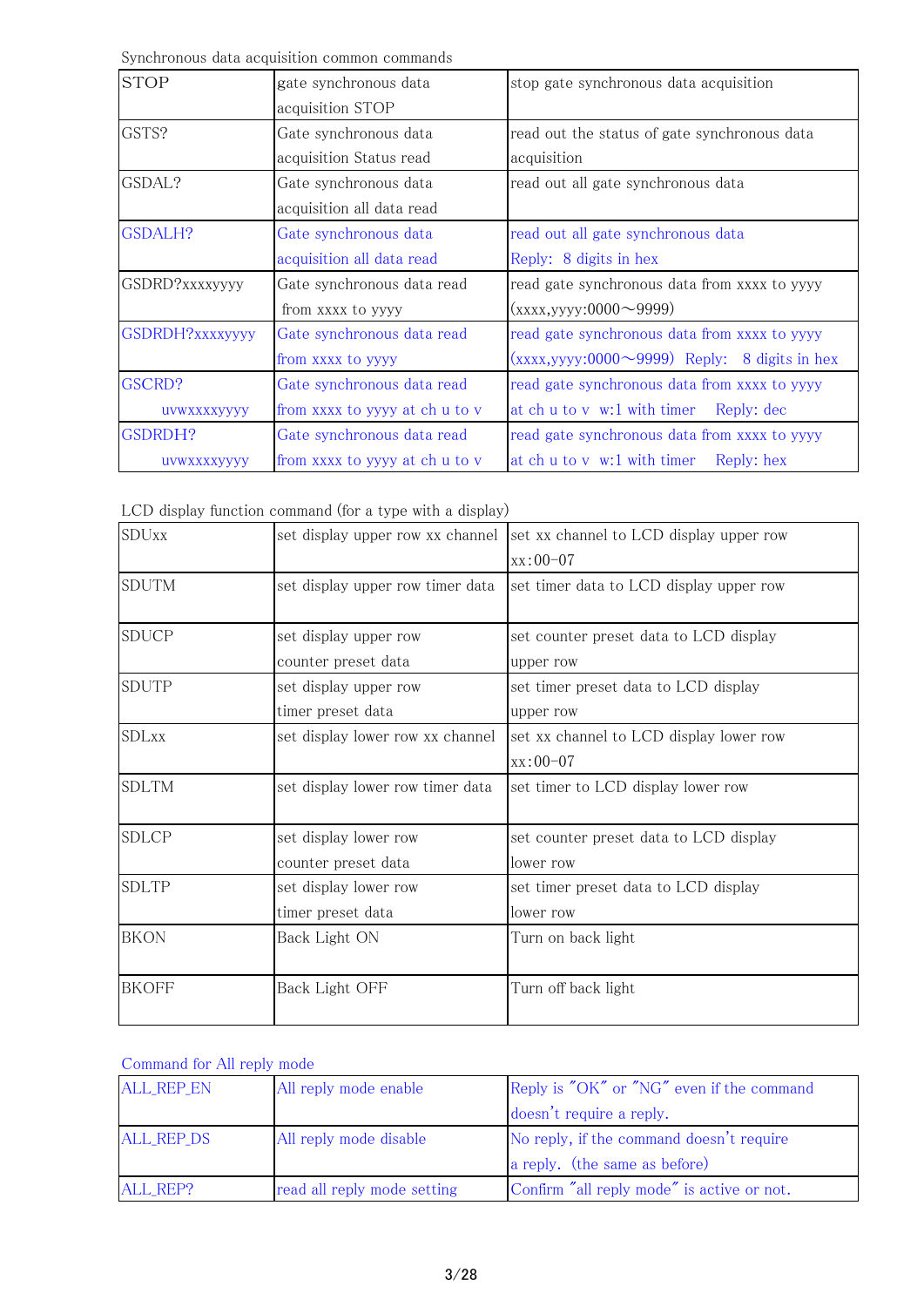#### **CONTENTS**

|                                                                                 | 6              |
|---------------------------------------------------------------------------------|----------------|
|                                                                                 | 6              |
| $1-2$ . Appearance                                                              | 6              |
|                                                                                 | $\overline{7}$ |
|                                                                                 | 8              |
| $2-1$ . Select input signal level for count                                     | 8              |
| $2-2$ . Setting LAN communication                                               | 8              |
| $2-2-1$ . Preparation for setting                                               | 8              |
|                                                                                 | 9              |
| $2-2-3$ . Turn back PC set data                                                 | 11             |
| $2-2-4$ . Connection test                                                       | 11             |
| $2-3$ . Setting USB communication                                               | 11             |
| $2-3-1$ . Preparations for setting                                              | 11             |
| $2-3-2$ . Connecting test                                                       | 11             |
| $2-4$ . Connect communication cables                                            | 12             |
|                                                                                 | 12             |
|                                                                                 | 12             |
|                                                                                 | 12             |
| $2-4-4$ . Stop signal (TTL positive logic)                                      | 12             |
| $2-4-5$ . Gate signal (TTL positive logic)                                      | 12             |
| .<br>$2-4-6$ . Monitor out signal (In counting, TTL positive logic)             | 12             |
| 3. Communication commands                                                       | 13             |
| $3-1$ . Communication commands                                                  | 13             |
| .<br>$3-2$ . Read-out commands for counter set and the status of setting        | 13             |
| $3-2-1$ . Stop enable by count value                                            | 13             |
| $3-2-2$ . Stop enable by timer value                                            | 13             |
| $3-2-3$ . Stop disable by counter timer                                         | 13             |
| $3-2-4$ . Inquiry of action mode                                                | 13             |
|                                                                                 | 14             |
|                                                                                 | 14             |
|                                                                                 | 14             |
| $3-3-1$ . Counter start                                                         | 14             |
| $3-3-2$ . Counter stop                                                          | 14             |
| $3-4$ . Read-out and clear commands for counter and timer                       | 15             |
| 3-4-1. Read-out and clear commands for all counter and timer ·················· | 15             |
| $3-4-2$ . Read-out and clear commands for all counter                           | 15             |
|                                                                                 | 16             |
|                                                                                 | 16             |
|                                                                                 | 16             |
| $3-7$ . Other commands                                                          | 17             |
| All reply mode                                                                  | 17             |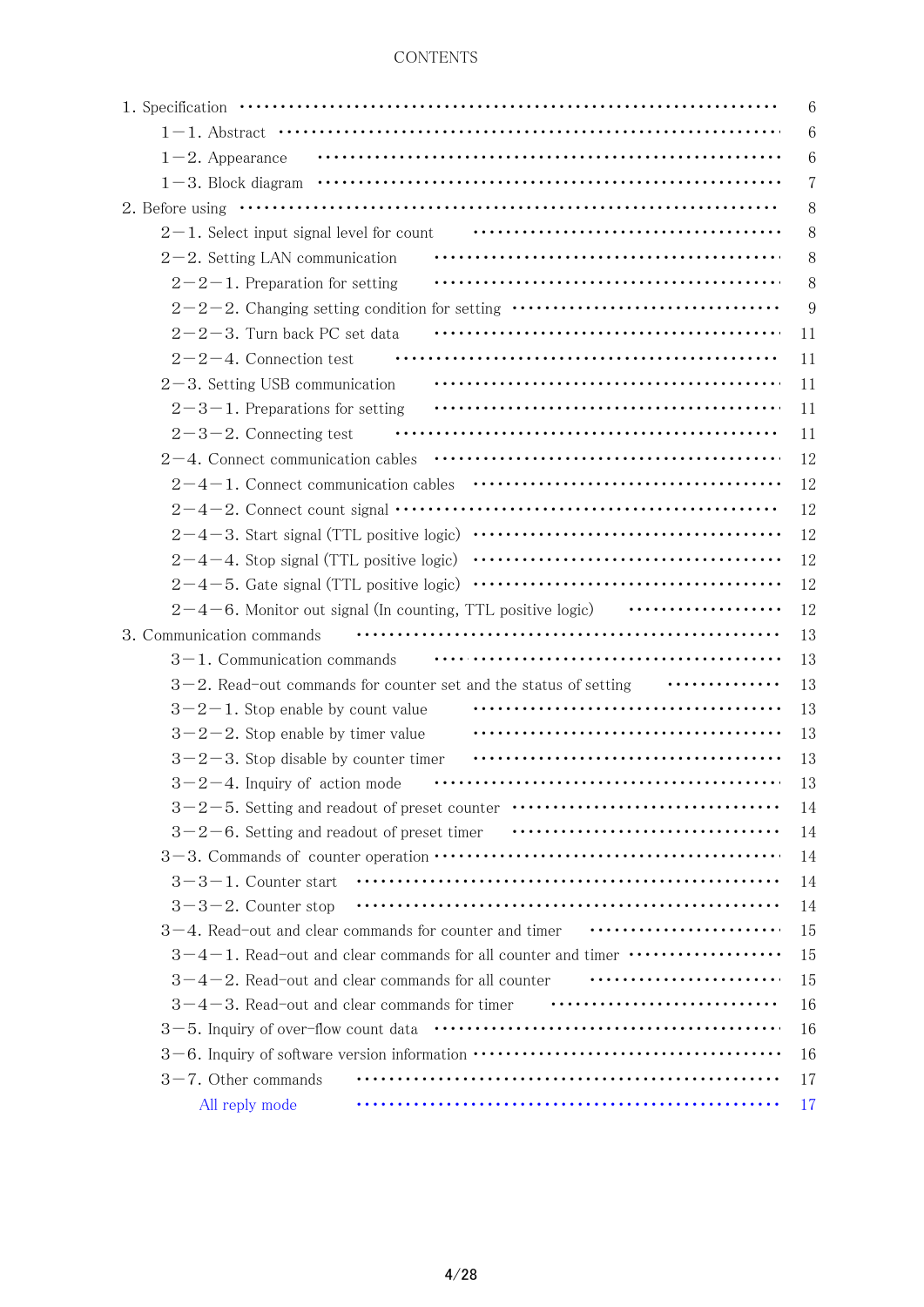|                                                                                                                                | -18 |
|--------------------------------------------------------------------------------------------------------------------------------|-----|
| $4-1$ . About count data acquisition commands                                                                                  | -18 |
| 4-2. Preparation for data acquisition commands                                                                                 | -19 |
|                                                                                                                                | -19 |
| 4-2-2. Clear current data address and all stored data ···························                                              | -19 |
| $4-2-3$ . Set and read gate synchronous data acquisition current data address                                                  | -19 |
| $4-2-4$ . Set and read gate synchronous data acquisition end data address                                                      | 20  |
| $4-3$ Synchronous gate signal data acquisition commands                                                                        | -20 |
| $4-4$ Synchronous internal clock data acquisition commands                                                                     | -20 |
| $4-4-1$ Set and read synchronous timer RUN time                                                                                | 20  |
| $4-4-2$ Set and read synchronous timer OFF time                                                                                | 21  |
| $4-4-3$ Start synchronous timer clock data acquisition                                                                         | 21  |
| $4-5$ Common commands on synchronous data acquisition                                                                          | 21  |
| $4-5-1$ . Counter stop                                                                                                         | 21  |
| $4-5-2$ . Read out the status of synchronous gate data acquisition                                                             | 21  |
| $4-5-3$ . Read out all stored data (0 $\sim$ current data address)                                                             | 22  |
| 4-5-4. Read out stored data of specific range ··································                                               | 22  |
| <br>$4-5-5$ . Amount of time for data downloading                                                                              | 23  |
| 5. Abstract of LCD display                                                                                                     | 24  |
| $5-1$ . Spec of LCD display $\cdots$ $\cdots$ $\cdots$ $\cdots$ $\cdots$ $\cdots$ $\cdots$ $\cdots$ $\cdots$ $\cdots$ $\cdots$ | -24 |
|                                                                                                                                | 24  |
|                                                                                                                                | -24 |
|                                                                                                                                | 25  |
| 7. Synchronous drive of multi units                                                                                            | 26  |
| 8. Regulations and guidelines                                                                                                  | -26 |
| 9. Interface with external devices                                                                                             | 27  |
|                                                                                                                                | 28  |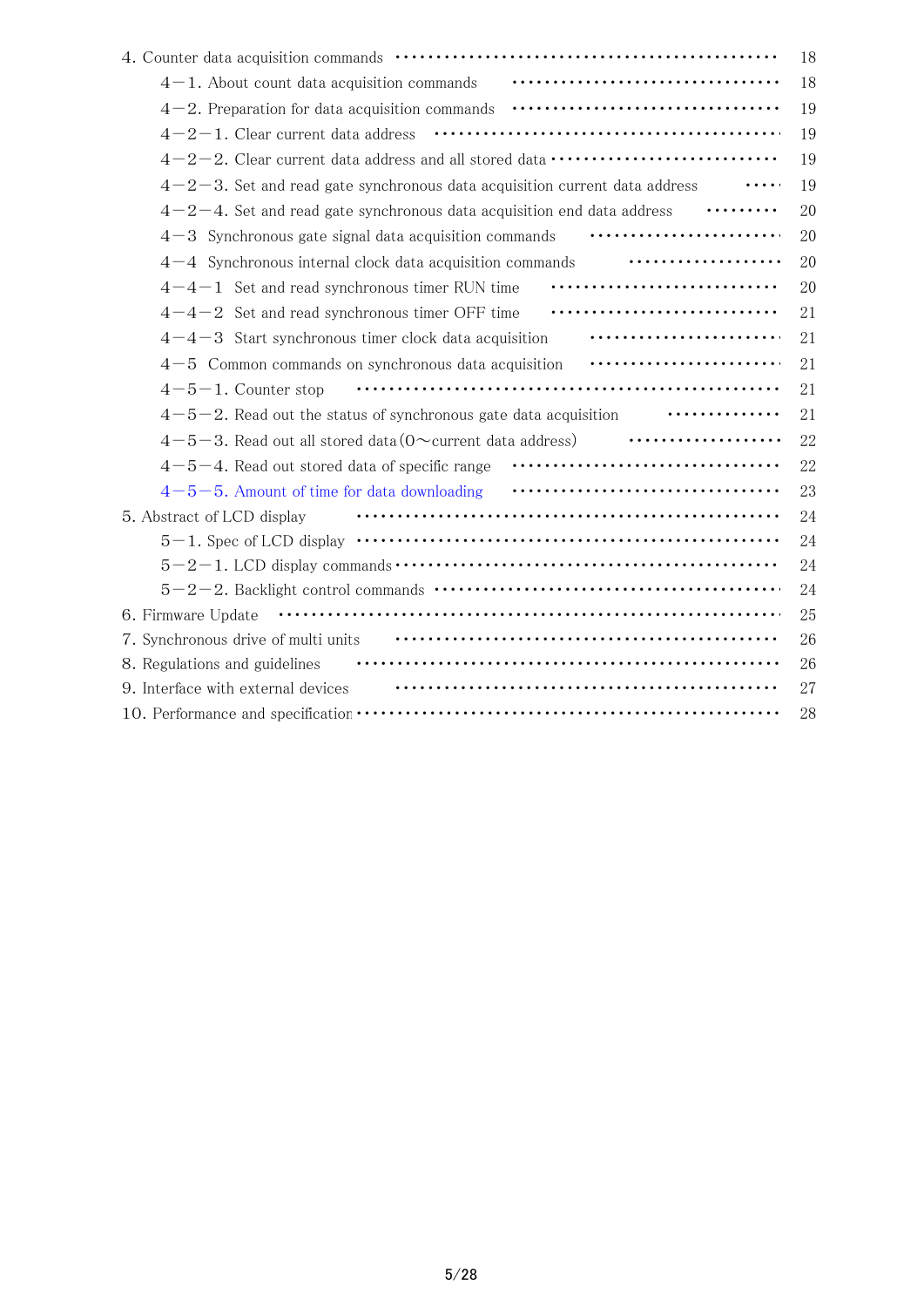## User 's manual

#### 1.Specifications

 $1-1$ . Abstract

This unit has 8 channel counters and one timer. Each counter has 32 bits count data. It counts during timer set interval or until the limited set count value.

Setting interval for count is  $1 \mu$  s to 1,000,000s. Setting limited count value is 1cts to 4,294,967Kcts.

This one has EIA 1 unit case. Connecting several units by RUN-GATE connection, total count channels are increased to  $8\times n$  channels.

Using LAN or USB communication, you can able to use remote control.

It's possible to store counting data which synchronized with ON/OFF of GATE IN signal or inner clock up to 10,000 memory address. (clock can preset ON time and OFF) This unit is equipped with the LCD display.

It can display two items into the two sections (upper row and lower row) from four items (a counting value, a timer value, a preset counter value, and timer preset values) by the command from the communication line.

#### $1-2$ . Appearance

Front panel layout



① Power switch

The lamp of the switch is on when the power is on.

- ② Input connectors for the counters. There are CH0 to CH7. (INPUT) It's possible to set preset value only for CH7.
- ③ It shows the beginning of count action. LED "ON" means the counter gate open.

④ LCD display (16 characters and Two lines) It can display two items from the following 4 items into the two sections (upper row and lower row).

Count value, Timer value, Preset count value, Timer preset value

Rear panel layout

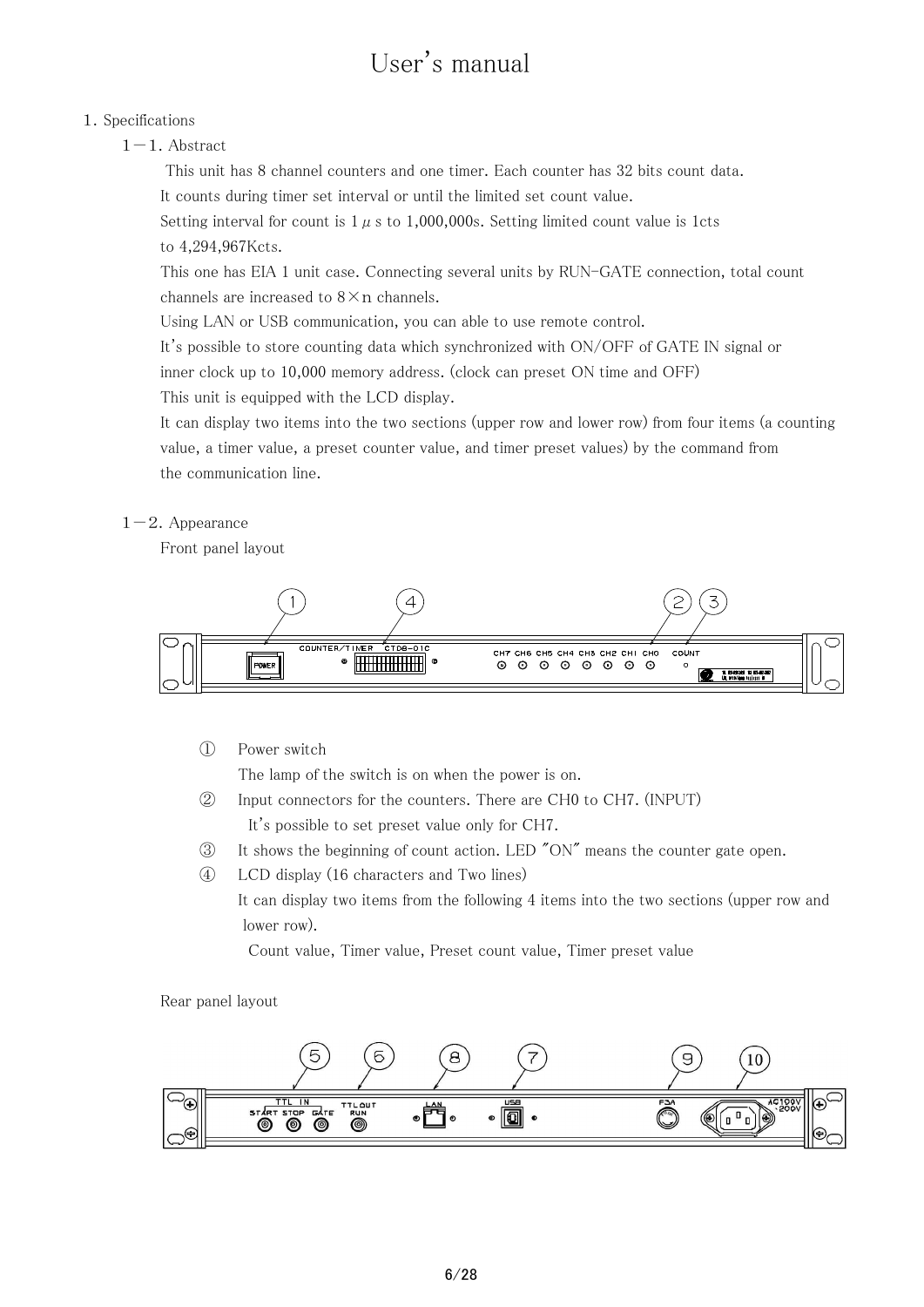⑤ Connect TTL level signal (3.3 - 5V) from external unit.

- START: When upward edge signal is "ON" ("H"), it starts counting. (INPUT) Normally (not connected) START signal is "L". When count mode is selected to "Counter 07 stop" or "Timer stop" and count value or timer value goes on limit, START can't become true.
- STOP: When upward edge signal is "ON" ("H"), counting action stopped. (INPUT) Normally (not connected) STOP signal is "L".
- GATE: When GATE signal goes "L", count action stopped during this level. (INPUT) When it goes "H", count action starts again. Normally (not connected) GATE signal is "H".
- ⑥ TTL (5V) output connector while counter is operating. You can sy When it goes "H", count action starts again. other moduNormally (not connected) GATE signal is "H". With inner DIP switches, you can invert logic level on START, STOP, GATE, and RUN signals. Default setting is "ON" ("H"). If you change corresponding DSW2 switches

on printed-circuit board ON to OFF, they changes "OFF" ("L").

- ⑦ This one is USB port.
- ⑧ This one is ETHERNET(LAN)connection port. It's adapted to 10BASE-T,100BASE-T communication.
- ⑨ Fuse holder 3A mini fuse available.
- ⑩ AC90V to 240V power supply cable.



#### $1-3$ . Block diagram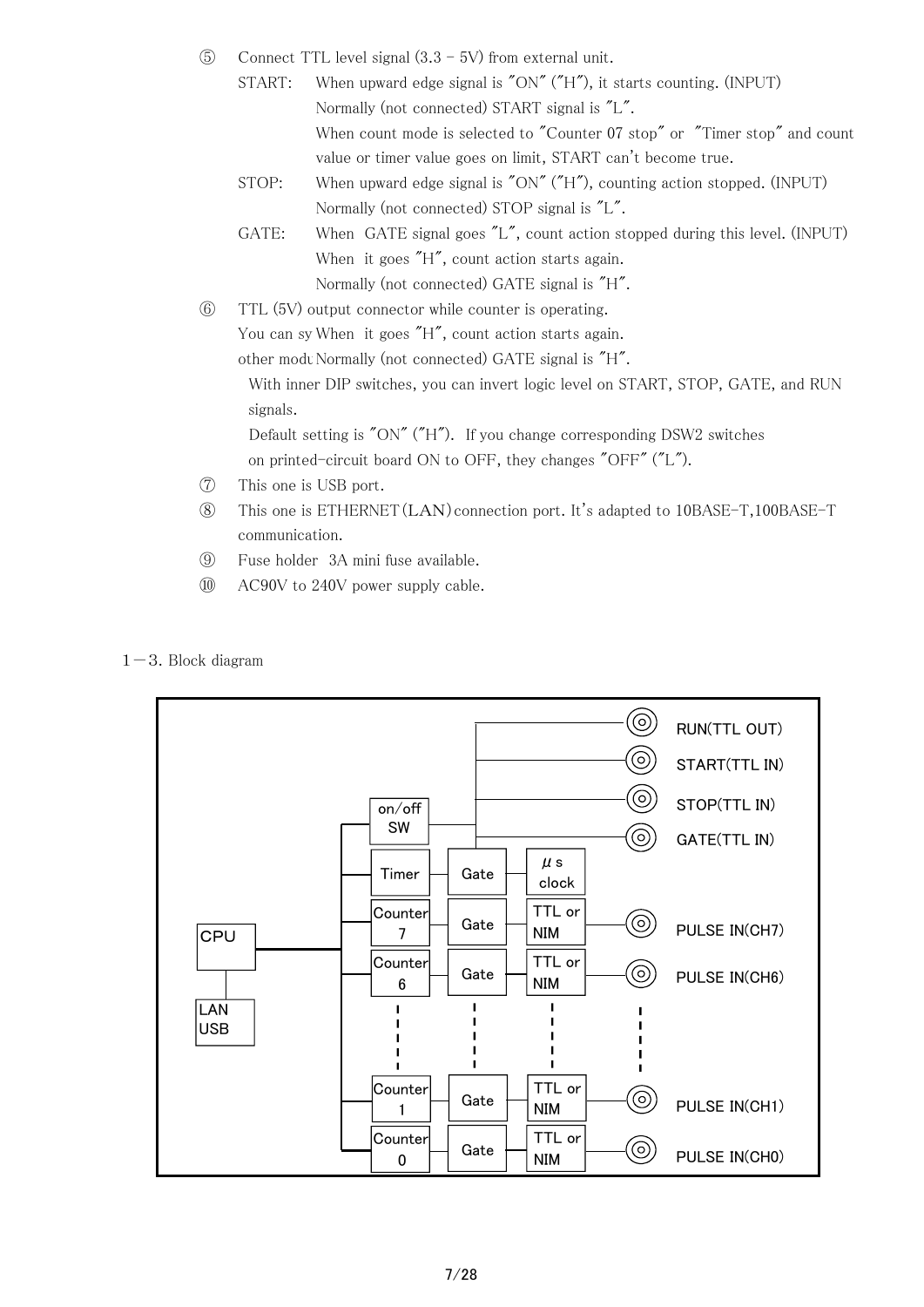#### 2.Before using

 $2-1$ . Select input signal level for count

CT08-01C can select count input signal from TTL or NIM on each channels.

Default setting is TTL. If you are going to change input signal settings,

remove the four screws that hold the left cover in place and then remove the left cover.

Select input signals with slide switches near the input connector on front panel.

Set slide switches according to letters side of slide switches.

 $2-2$ . Setting LAN communication

 $2-2-1$ . Preparation for setting

To control this one by LAN communication, it's need to some setting items by 10Base-T/100Base-T communication cable. Setting protocol is telnet protocol by TCP/IP connection.

To connect network by this one, IP address, subnet mask, and Port NO must be set to this unit.

Factory default is "IP address is 192.168.1.55", "sub net mask is 255.255.255.0" and "Port NO is 7777 "

When connecting PC directly, it's need to use cross cable. Otherwise using HUB module, it's no need to use cross cable.

The way of connecting PC directly is as follows.

It's need to set IP address and subnet mask to your PC.

Set IP address to 192.168.1.10, and subnet mask to 255.255.255.0, for example.

About the way of setting address to your PC, see your PC manual.

Select MS-DOS prompt and access command "ping" in MS-DOS prompt.

 $C:\nYWindows>ping 192.168.1.55$ 

Pinging 192.168.1.55 with 32 bytes of data:

Reply from 192.168.1.55: bytes=32 time=2ms TTL=255 Reply from 192.168.1.55: bytes=32 time=1ms TTL=255 Reply from 192.168.1.55: bytes=32 time=1ms TTL=255 Reply from 192.168.1.55: bytes=32 time=1ms TTL=255

C:\Windows>

If replies are listed above, physical connection is correct. If physical connection is not correct, communication replies are these.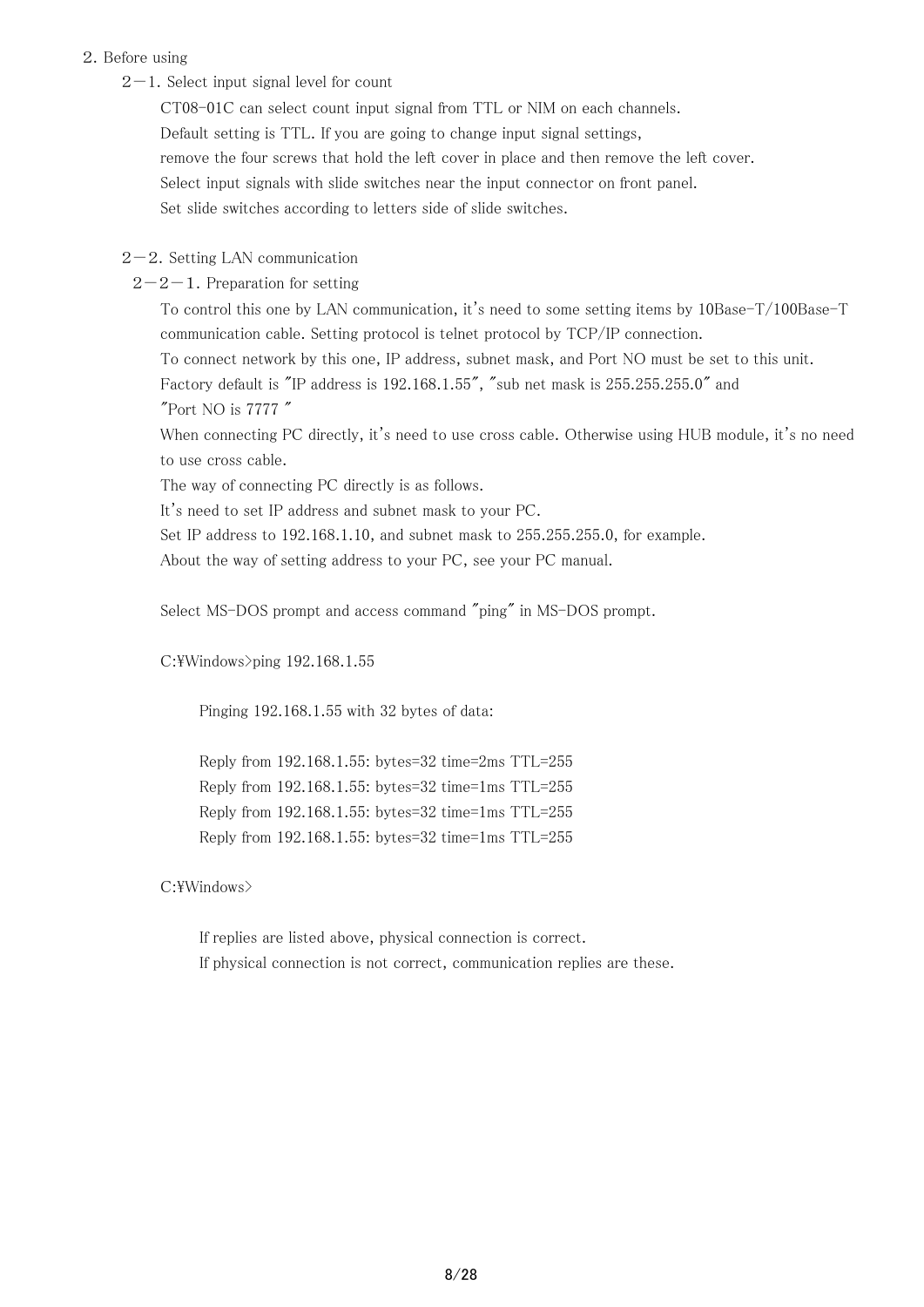#### $C:\nYW$ indows>ping 192.168.1.55

Pinging 192.168.1.55 with 32 bytes of data:

Request timed out. Request timed out. Request timed out. Request timed out.

 $C:\nexists W \in \mathcal{C}$ 

In this case please retry the connection again after confirming the cable connection.

 $2-2-2$ . Changing setting condition for net-work

Once you check connection is correct, enter new IP address and new telnet port NO of CT08-01. (If default NO is OK, you don't have to do this operation.) Default IP address is 192.168.1.55, and default port NO is 7777. IP address must to be changed according to your network system. If there is no need to change port NO, you may use NO 7777. If you need to change port NO, the recommended port is NO. 10000 to 10999.

In Windows screen display

 $START \rightarrow$  Specify the file name and run, file name is

telnet 192.168.1.55 9999

No. 9999 is port set number of CT08-01.

Click OK button and screen changed to telnet mode immediately.

MAC address  $00204A80F1B6$   $\leftarrow$  It depends on the type of unit.

Software version  $01.5(031003)$ XPTE  $\leftarrow$  It depends on the type of unit.

Press Enter to go into Setup Mode

Push Return button in 3sec.

More than 3 sec, this connection is automatically cut off. Then try again from beginning. Next,

・・・・・・

Change Setup: Server configuration Channel 1 configuration E-mail settings Expert settings 6 Security Factory defaults Exit without save 9 Save and exit Your choise ?

Then select 0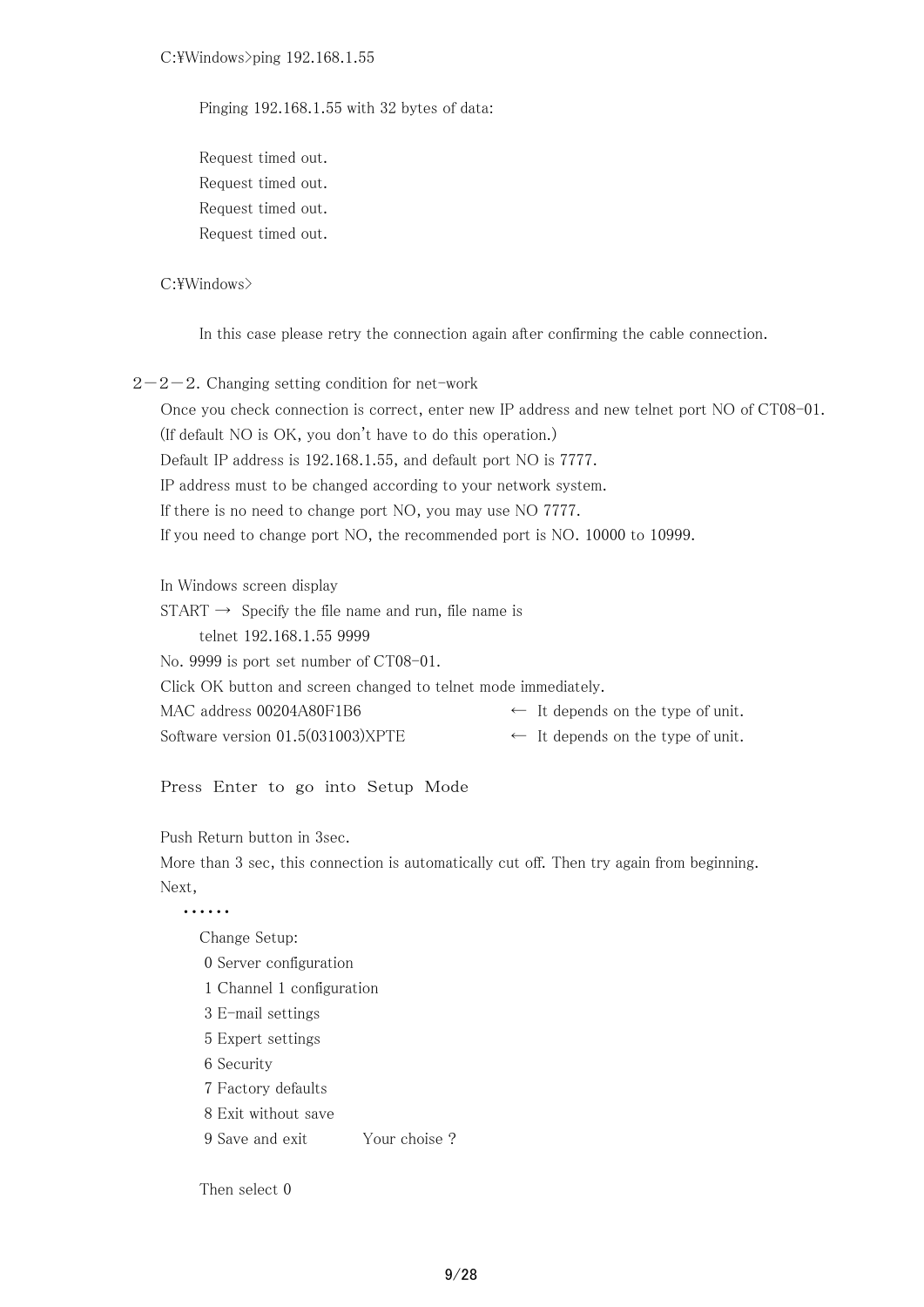IP Address : (192) 192.(168) 168.(001) 1.(55) 50 Set Gateway IP Address (N) N Netmask: Number of Bits for Host Part (0=default) (0) Change telnet config password (N) N

Set IP address as above(Above is the sample for setting 192.168.1.50 ) Set Gateway IP address if you need. Netmask is to be set 24(255.0.0.0), 16(255.255.0.0), 8(255,255.255.0) etc. In case of displaying command twice, select terminal→settings, and remove the checkbox at local echo.

#### Again

| .                                         |                                                                          |  |
|-------------------------------------------|--------------------------------------------------------------------------|--|
| Change Setup:                             |                                                                          |  |
| 0 Server configuration                    |                                                                          |  |
| 1 Channel 1 configuration                 |                                                                          |  |
| 3 E-mail settings                         |                                                                          |  |
| 5 Expert settings                         |                                                                          |  |
| 6 Security                                |                                                                          |  |
| 7 Factory defaults                        |                                                                          |  |
| 8 Exit without save                       |                                                                          |  |
| 9 Save and exit                           | Your choice?                                                             |  |
| Then select 1.                            |                                                                          |  |
|                                           |                                                                          |  |
| Baudrate(38400)?                          | push return.                                                             |  |
| $I/F$ Mode $(4C)$ ?                       | push return.                                                             |  |
| Flow(00)?                                 | push return.                                                             |  |
| Port No(7777)?                            | enter port address of telnet, then push return                           |  |
|                                           | $(7777$ is default, if you change, recommend to set $10000^{\circ}10999$ |  |
| $ConnectMode(C0)$ ?                       | push return.                                                             |  |
| Remote IP Address:(000).(000).(000).(000) | push return three times.                                                 |  |
| Remote Port (0)?                          | push return.                                                             |  |
| DisConnMode(00)?                          | push return.                                                             |  |
| FlushuMode (80)?                          | push return.                                                             |  |
| Pack Cntrl<br>$(10)$ ?                    | push return.                                                             |  |
| DisConnTime(00:00)?                       | automatically power down set time when in no connection.                 |  |
|                                           | (default data $00:00$ means $5999s = 99$ min $59sec$                     |  |
| SendChar 1 (0D)                           | push return.                                                             |  |
| SendChar 2 (0A)                           | push return.                                                             |  |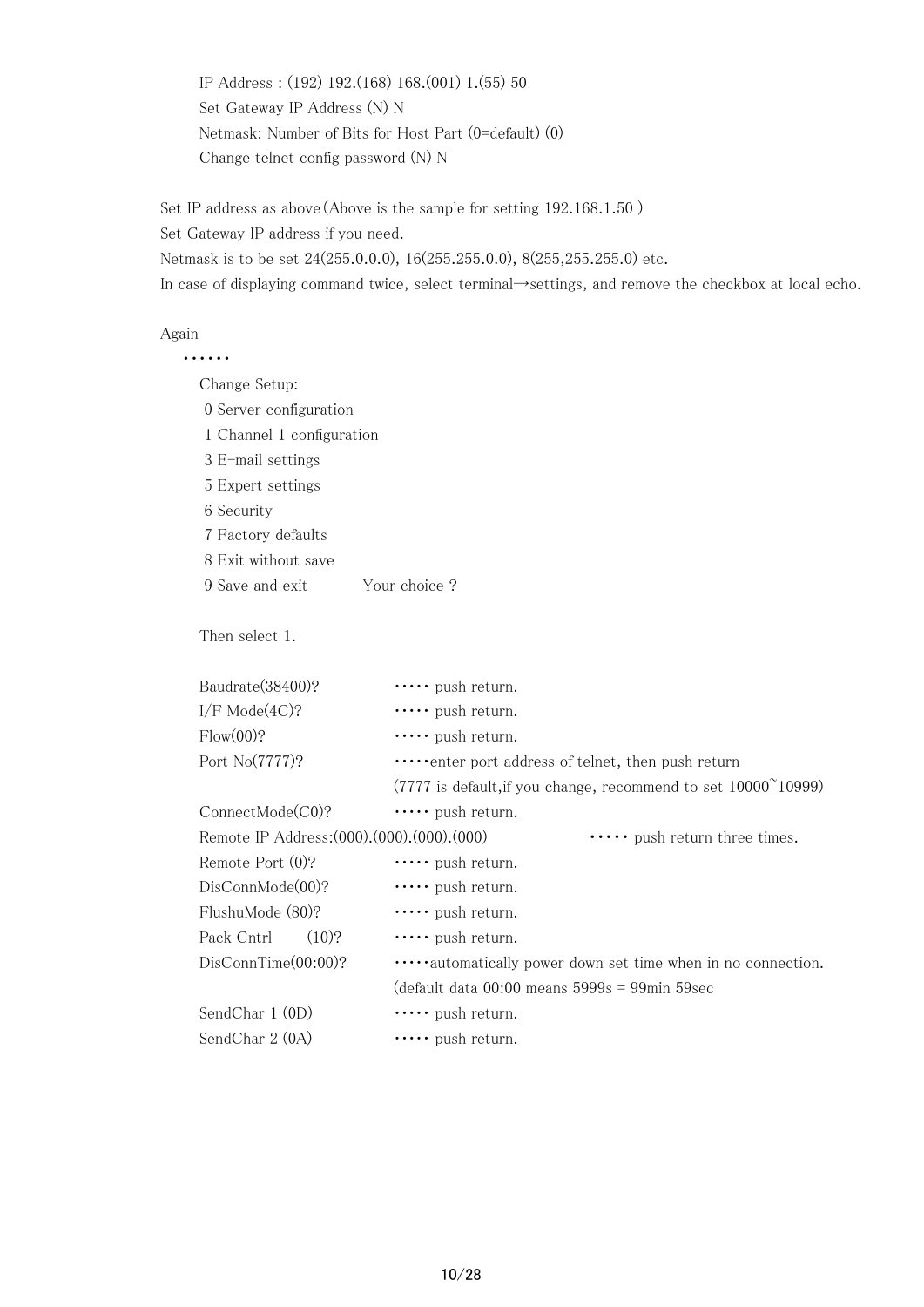Select 9, then finished setting works

Change Setup: Server configuration Channel 1 configuration E-mail settings Expert settings 6 Security Factory defaults Exit without save 9 Save and exit Your choise?

In these setting items, only IP address must be set. Other items may be no change to set. If you enter wrong number by mistake, you'd better to restore above data.

#### $2-2-3$ . Turn back PC set data

If you change setting data of PC, turn back PC data to initial condition.

#### $2-2-4$ . Connecting test

Let's try connecting test by optional Windows software such as "telnet".

Example test data is "telnet 192.168.1.55 7777" in MS-DOS prompt screen.

(IP address number must to be set number preliminary. )

When in telnet operation, send data "VER?" which are expected reply data.

If reply data is like "1.00 05-07-07", then communication line is right.

"Telnet" function contains hardware and software function, when disconnect line, line must be cut off by "telnet" software operation before hardware disconnection.

#### $2-3$ . Setting USB communication

 $2-3-1$ . Preparations for setting

Driver software for USB (Universal Serial Bus) operation is downloaded from our web server. By installing this software, connecting is done like a COM port connection.

Switch on a CT08-01, connect USB cable, then there will be message box that shows "New hardware device was found". According to PC directions, specify the folders of downloaded driver software.

When the driver software installs are done, open the "Control Panel" ( $START \rightarrow$  Control Panel), click the "System" icon. Then property display of system appears. Select the "Device Manager". Confirm the USB Serial Port (Com\*) number in the tree between Port display. Select the USB Serial Port (Com\*), click Advanced in Port Setting display. It's possible to change COM Port number. Click the check box Disable PNP  $\Box$ , it's possible to short operation time in connecting USB cable again.

#### $2-3-2$ . Connecting test

Launch RS-232C communication software such as hyper-terminal including PC.

Set COM port number which is known in previous item, it's need to check communication line is available or not. In this case It's no need to set baud rate. Send the command data such as "VER?", then get the reply "1.00 04-09-03", there is no problem for communication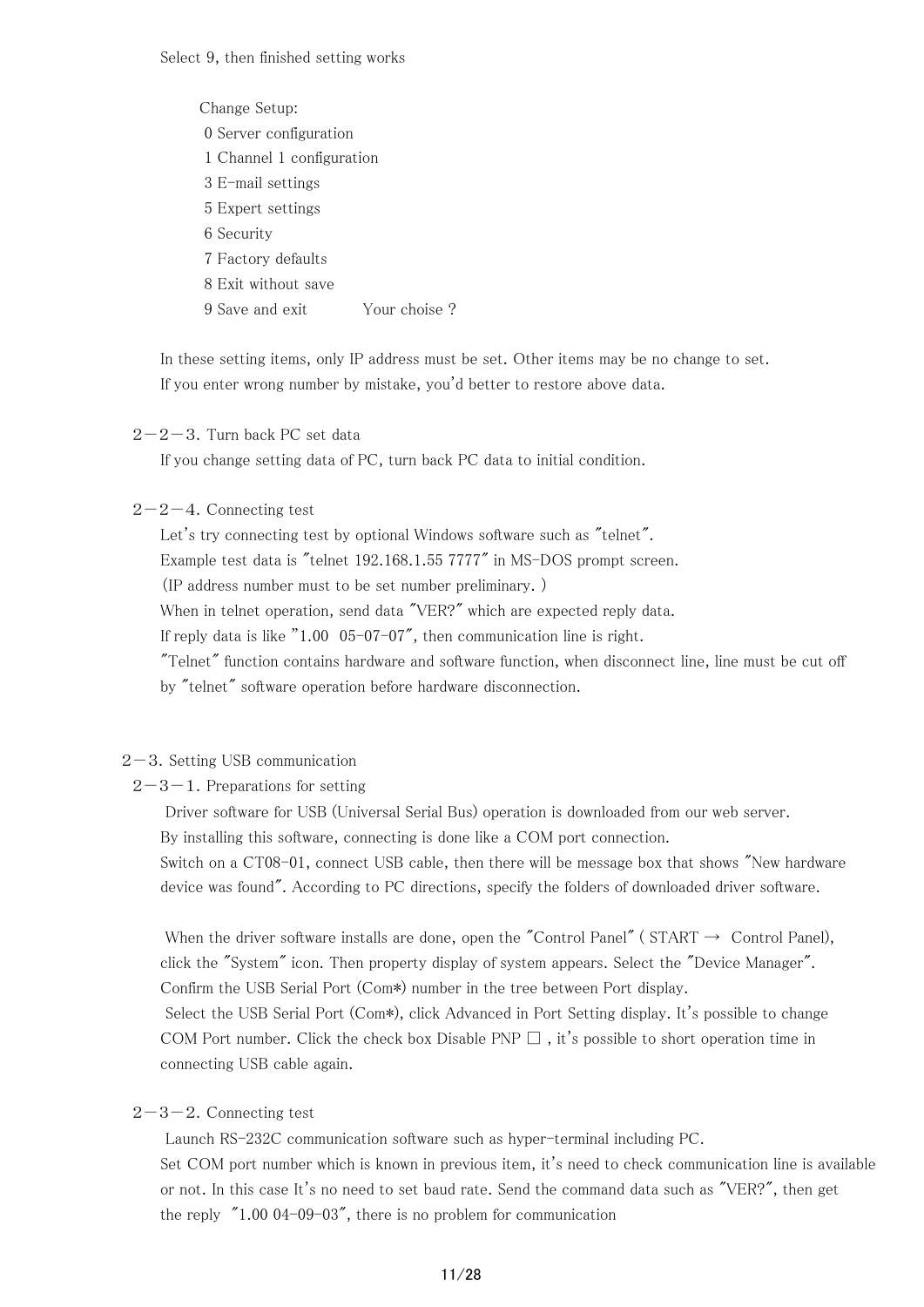#### $2-4$ . Connect signal cables

 $2-4-1$ . Connect communication cables

Connect the communication cable to USB port or LAN port on rear panel.

There is no need to connect both side, but there will be no problem even if connect both side. If connected both side, latest command will be valid to the unit.

 $2-4-2$ . Connect count signal

Connect count signal cable to CH0 to CH7 LEMO connector which are on front panel. It' s possible to count maximum 8 channel signals.

Before connecting the cable it's need to set signal change switch (TTL side or NIM side), according to input signal. (See the section 2-1)

 $2-4-3$ . Start signal (TTL positive logic)

TTL positive logic signal starts counting action.

The width of start signal pulse must be more than 100ns.

It's possible to check the count start status by LED lamp on front panel.

It counts from start signal "ON" to stop signal "ON".

When this signal is not useful, it's possible to start by software commands.

 $2-4-4$ . Stop signal (TTL positive logic)

TTL positive logic signal quits counting action.

The width of stop signal pulse must be more than 100ns.

It's possible to check the count stop status by LED lamp on front panel.

It counts from start signal "ON" to stop signal "ON".

When this signal is not useful, it's possible to quit counting by software commands.

 $2-4-5$ . Gate signal (TTL positive logic)

Gate signal is TTL positive logic signal.

When gate signal goes "L" counting action stopped during "L" period.

When gate signal goes "L" LED lamp is "OFF" during this period.

LED lamp goes "ON" during gate signal is "H" when counter starts.

When gate signal is no connection, gate signal is equal to logic "H".

While gate signal is "ON", the count data are stored in memory on synchronous gate

data acquisition mode. Data can be stored up to 10,000 memory address.

 $2-4-6$ . Monitor out signal (In counting, TTL positive logic

Run signal goes "H" when counting action is valid. It means count start and "Gate signal" are in "H" logic, and LED goes "ON".

It's useful to use more than two counter units. Connecting this line to "Gate signal input" of another unit, another units go active counting action. Of course another units must be active in count mode before Run signal go "H".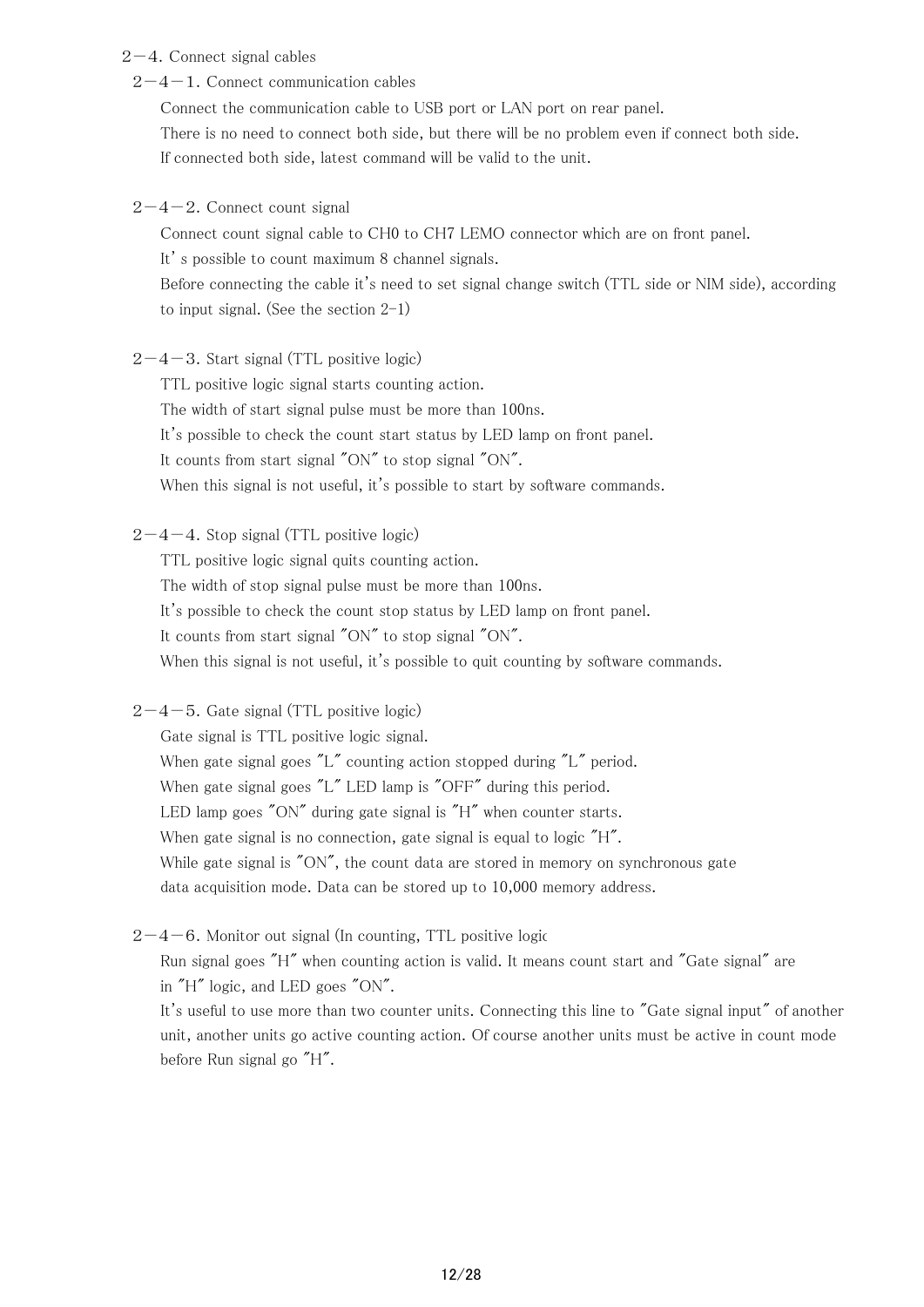#### 3.Communication commands

 $3-1$ . Communication commands

Command characters are ASCII data.

The delimiter of communication command is CR+LF in transmit and receive case.

"All reply modes" have been added to answer for "OK" or "NG",

even if the command doesn't require a reply. Please see the section 3-7.

 $3-2$ . Read-out commands for counter set and the status of setting

 $3-2-1$ . Stop enable by count value

| Type of command |                                                                 |
|-----------------|-----------------------------------------------------------------|
| <b>ENCS</b>     | Enable to stop count by counter $CH7$ ).                        |
|                 | When count value of preset channel (CH7) reach to preset value, |
|                 | count action automatically stopped.                             |
|                 |                                                                 |

Type of command  $3-2-2$ . Stop enable by timer value

ENTS Enable to stop count by timer. When timer value reach to preset timer value, count action automatically stopped. On synchronous gate data acquisition mode, this command will be ignored.

 $3-2-3$ . Stop disable by counter timer

| Type of command |                                                                            |
|-----------------|----------------------------------------------------------------------------|
| DSAS            | Disable to stop count by counter (CH7) or timer.                           |
|                 | Counter doesn't stop automatically.                                        |
|                 | To quit counter action, it's valid for "STOP" command or "STOP" input      |
|                 | signal (TTL Level) or meet the condition of stopping GATE data acquisition |
|                 | mode.                                                                      |

 $3-2-4$ . Inquiry of action mode

| Type of command |                                                               |
|-----------------|---------------------------------------------------------------|
| MOD?            | The latest counter mode is read.                              |
| Reply           |                                                               |
| R_SN_T_O        | R: remote mode (fixed)                                        |
|                 | SN: single mode (fixed)                                       |
|                 |                                                               |
|                 | T: T/timer stop mode, $C$ /counter stop mode, N/not stop mode |
|                 | (When power switch on, the last mode is memorized)            |
|                 | O: O/counter On, F/counter off                                |
|                 | (When power switch on, count function is "OFF".)              |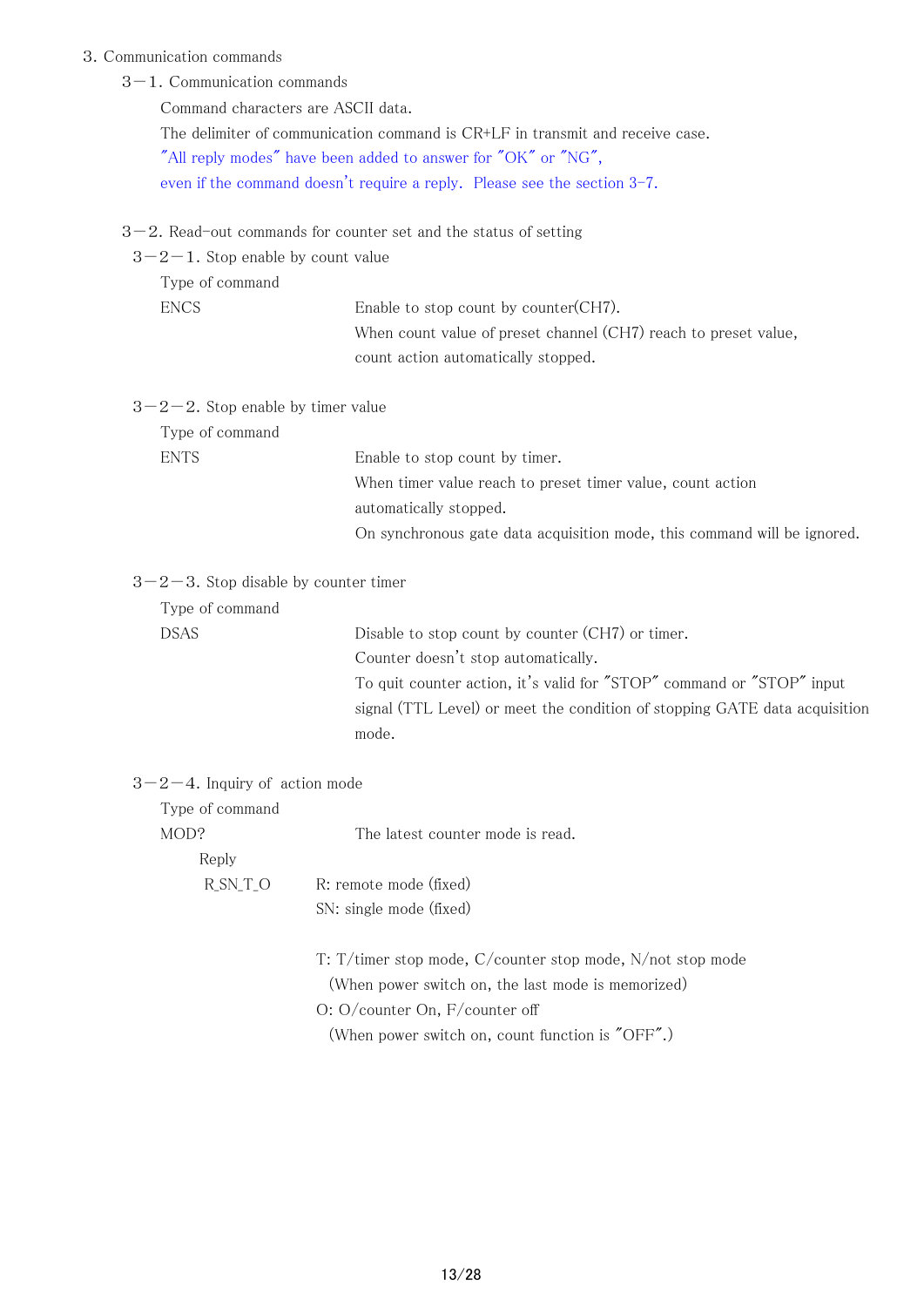| $3-2-5$ . Setting and readout of preset counter |                                                                        |
|-------------------------------------------------|------------------------------------------------------------------------|
| Type of command                                 |                                                                        |
| SCPRddd                                         | To set preset value $ddd$ $\cdots$ in decimal to preset counter.       |
|                                                 | Unit is Kets.                                                          |
|                                                 | Maximum value is 4,294,967 Kcts.                                       |
| $SCPRFdddd \cdots$                              | To set preset value $ddd$ $\cdots$ in decimal to preset counter.       |
|                                                 | Unit is cts.                                                           |
|                                                 | Maximum value is 4,294,967,295 cts.                                    |
| Inquiry command format                          |                                                                        |
| CPR?                                            | To read out preset count value.                                        |
| Reply                                           |                                                                        |
| 00654321                                        | Reply data is 8 digit decimal value. (Kets unit)                       |
| CPRF?                                           | To read out preset count value.                                        |
| Reply                                           |                                                                        |
| 00010000                                        | Reply data is 8 digit decimal value. (cts unit)                        |
|                                                 | (If reply data is over 8 digit, the digit is as the count digit.)      |
| $3-2-6$ . Setting and readout of preset timer   |                                                                        |
| Type of command                                 |                                                                        |
| STPRddd                                         | To set preset value $ddd$ <b></b> in decimal to timer. (ms unit)       |
|                                                 | Maximum timer set value is 1,099,511,627 ms.                           |
| $STPRFdddd \cdots$                              | To set preset value dddd $\cdots$ in decimal to timer. ( $\mu$ s unit) |
|                                                 | Maximum timer set value is $1,099,511,627,776$ $\mu$ s.                |
| Inquiry command format                          |                                                                        |
| TPR?                                            | To read out preset timer value.                                        |
| Reply                                           |                                                                        |
| 00123456                                        | Reply data is 8 digit decimal value. (ms unit)                         |
| TPRF?                                           | To read out preset count value.                                        |
| Reply                                           |                                                                        |
| 00123456                                        | Reply data is 8 digit decimal value. ( $\mu$ s unit)                   |
| 4294967000                                      | (If reply data is over 8 digit, the digit is as the timer digit.)      |
| $3-3$ . Commands of counter operation           |                                                                        |
| $3-3-1$ . Counter start                         |                                                                        |
| Type of command                                 |                                                                        |
| <b>STRT</b>                                     | Enable counter start.                                                  |
| $3-3-2$ . Counter stop                          |                                                                        |
| Type of command                                 |                                                                        |
| <b>STOP</b>                                     | Enable counter stop.                                                   |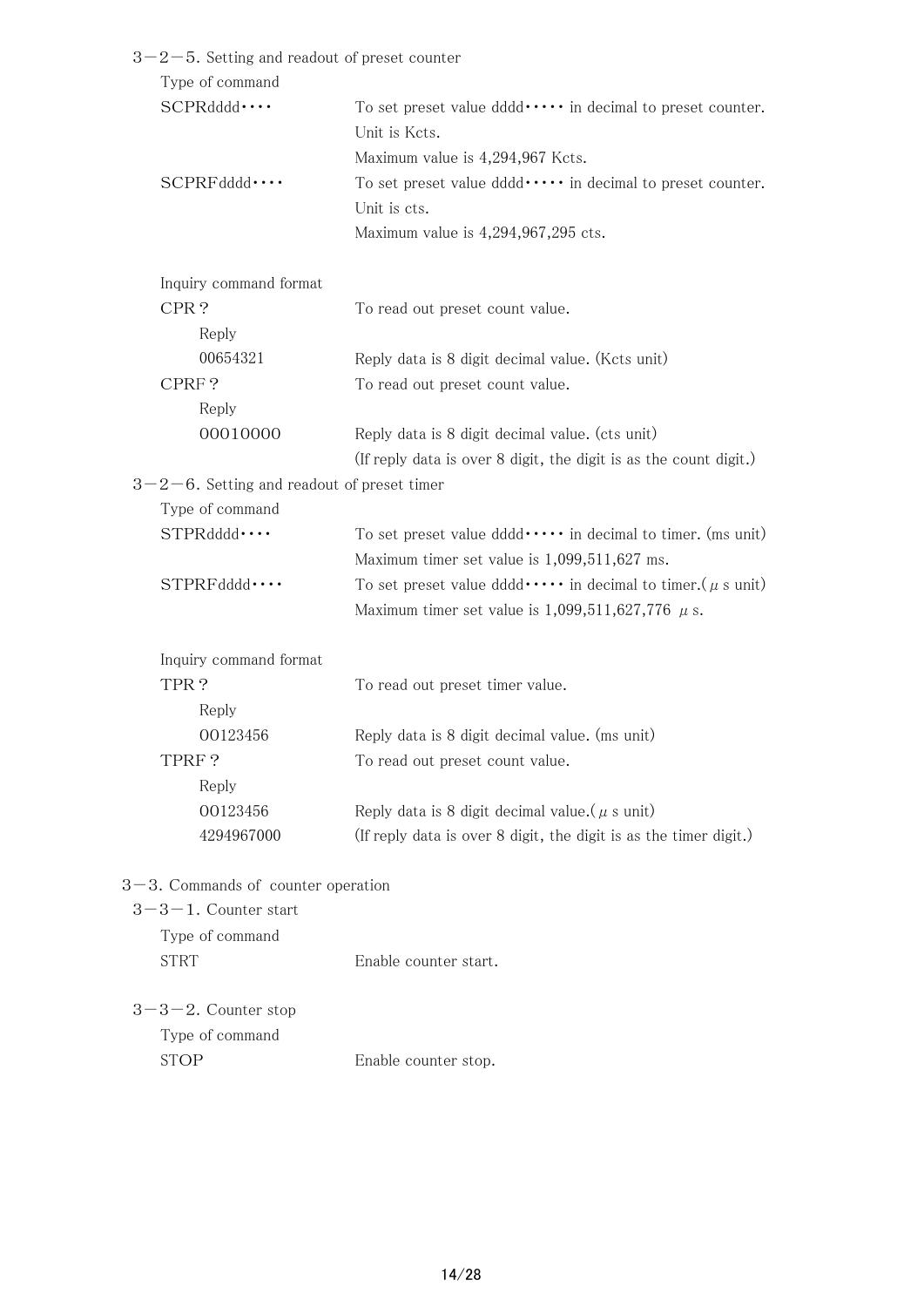|                                                     | $3-4$ . Read-out and clear commands for counter and timer<br>$3-4-1$ . Read-out and clear commands for all counter and timer                                                              |
|-----------------------------------------------------|-------------------------------------------------------------------------------------------------------------------------------------------------------------------------------------------|
| Type of command<br>RDAL?                            | To read all counter channels and timer                                                                                                                                                    |
| Reply                                               | 1234567890 2345678901 3456789012  0123456789<br>These data are 10 digit number in decimal.<br>The data order is CH0 CH1 CH2  CH7 timer.<br>Unit is cts for counter and $\mu$ s for timer. |
| Type of command                                     |                                                                                                                                                                                           |
| <b>RDALH?</b>                                       | To read all counter channels and timer in hexadecimal.                                                                                                                                    |
| Reply                                               |                                                                                                                                                                                           |
|                                                     | 1DC2829F 07C38528 0451EEC3 106D8230 ••••• 00FFE101 000161C602                                                                                                                             |
|                                                     | These data are 8 digit in hexadecimal.                                                                                                                                                    |
|                                                     | The data order is CH0 CH1 CH2  CH7 timer.                                                                                                                                                 |
|                                                     | Units of counter is cts and timer is $\mu$ s.                                                                                                                                             |
| Type of command                                     |                                                                                                                                                                                           |
| CLAL?                                               | To clear all counter channels and timer                                                                                                                                                   |
| Type of command<br>CTR?xx<br>CTR? xxyy              | $3-4-2$ . Read-out and clear commands for all counter<br>To read count value of channel number xx.<br>To read count value from channel number xx to channel number yy.                    |
| Example                                             | 1234567890 Reply data is 10 digit data in decimal. Unit is cts.<br>1234567890 2345678901 3456789012  0123456789<br>Reply data is 10 digit data in decimal in order. Unit is cts.          |
| Type of command<br>CTRH?xx<br>CTRH? xxyy<br>Example | To read count value of channel number xx in hexadecimal.<br>To read count value from channel number xx to channel number yy<br>in hexadecimal.                                            |
| 1DC2829F                                            | Reply data is 8 digit in hexadecimal. Unit is cts.                                                                                                                                        |
|                                                     | 1DC2829F 07C38528 0451EEC3 106D8230 ••••• 00FFE101 000161C602<br>Reply data is 8 digit in hexadecimal in order. Unit is cts.                                                              |
| Type of command                                     |                                                                                                                                                                                           |
| <b>CLCTxx</b>                                       | To clear the count value of counter channel xx.                                                                                                                                           |
| CLCTxxyy                                            | To clear the count value from counter channel xx to channel yy.                                                                                                                           |
| <b>CLPC</b>                                         | To clear the count value of preset counter channel 07.                                                                                                                                    |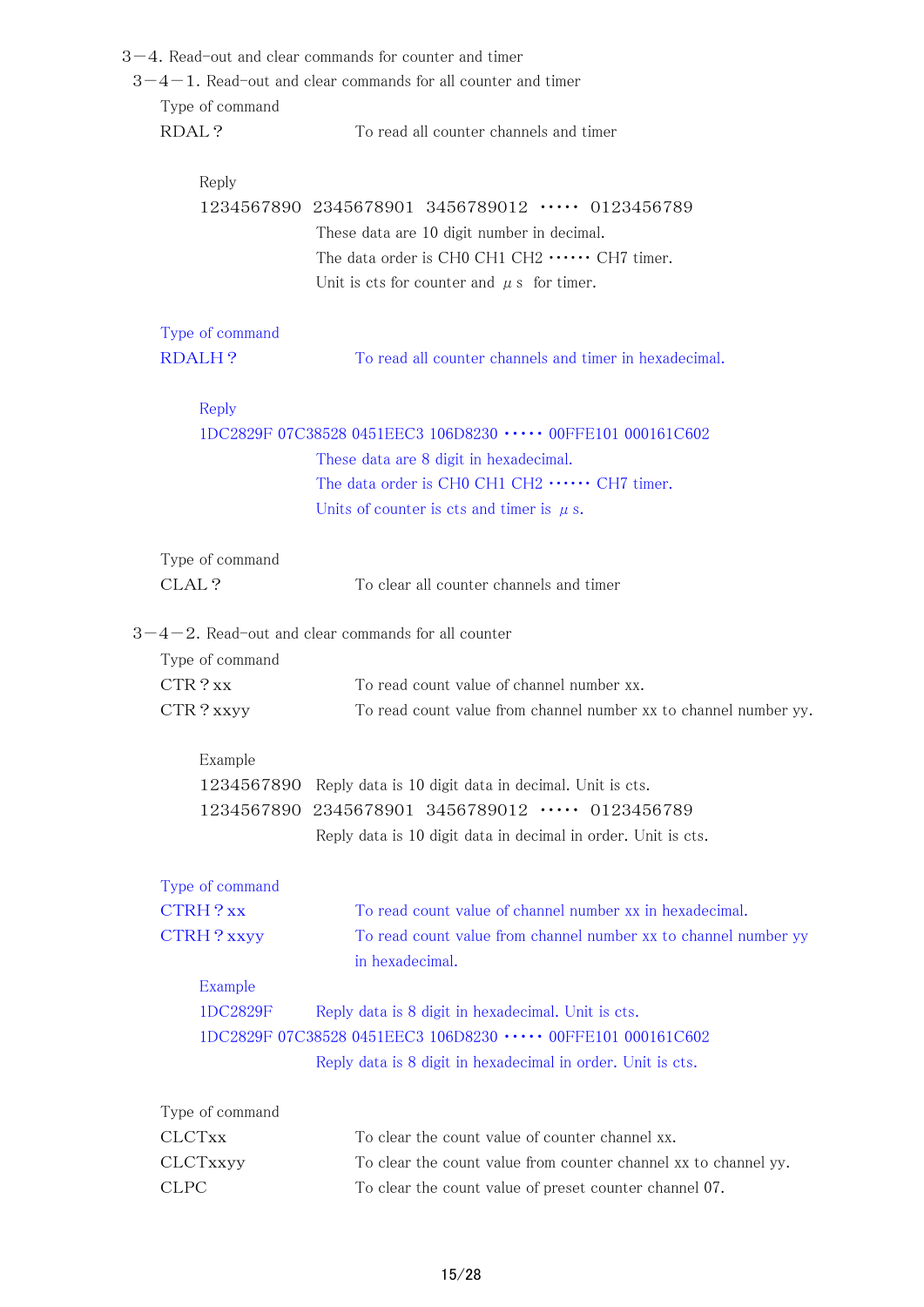|                                                 | $3-4-3$ . Read-out and clear commands for timer                |             |
|-------------------------------------------------|----------------------------------------------------------------|-------------|
| Type of command                                 |                                                                |             |
| TMR?                                            | To read timer value.                                           |             |
| Example                                         |                                                                |             |
| 1234567890                                      |                                                                |             |
|                                                 | Reply data is 10 digit data in decimal. Unit is $\mu$ s.       |             |
| Type of command                                 |                                                                |             |
| TMRH?                                           | To read timer value in hexadecimal.                            |             |
| Example                                         |                                                                |             |
| 000161C602                                      |                                                                |             |
|                                                 | Reply data is 8 digit in hexadecimal. Unit is $\mu$ s.         |             |
| Type of command                                 |                                                                |             |
| <b>CLTM</b>                                     | To clear timer value.                                          |             |
| $3-5$ . Inquiry of over-flow count data         |                                                                |             |
| Type of command                                 |                                                                |             |
| ALM?                                            | To inquiry about data overflow timer and count data            |             |
| Reply example                                   |                                                                |             |
| $overXXXX$ – –                                  | Timer is in normal.                                            |             |
| overXXXXTM                                      | Timer is overflow.                                             |             |
|                                                 | XXXX means overflow counter channel. XXXX is 4 digit hex data. |             |
| (Example)                                       |                                                                |             |
| $over0001 - -$                                  | It means counter CH0 is overflow.                              | [0000 0001] |
| $over0009 -$                                    | It means counter CH0 and CH3 are overflow.                     | [0000 1001] |
| $over0039 - -$                                  | It means counter CH0, CH3, CH4 and CH5 are overflow.           | [0011 1001] |
| over000ATM                                      | It means counter CH1, CH3 and timer are overflow.              | [0000 1010] |
| $over00000 -$                                   | It means no overflow.                                          | [0000 0000] |
| $3-6$ . Inquiry of software version information |                                                                |             |
| Type of command                                 |                                                                |             |
| VER?                                            | To inquiry about software version information                  |             |
| Reply example                                   |                                                                |             |
| 1.00 11-05-19 CT08-01C                          |                                                                |             |
|                                                 | Reply is in order, version number, date and type of the unit.  |             |
| Type of command                                 |                                                                |             |
| VERH?                                           | To inquiry about hardware version information                  |             |
| Example                                         |                                                                |             |
| HD-VER 1                                        | Reply is in order, "HD-VER", version number.                   |             |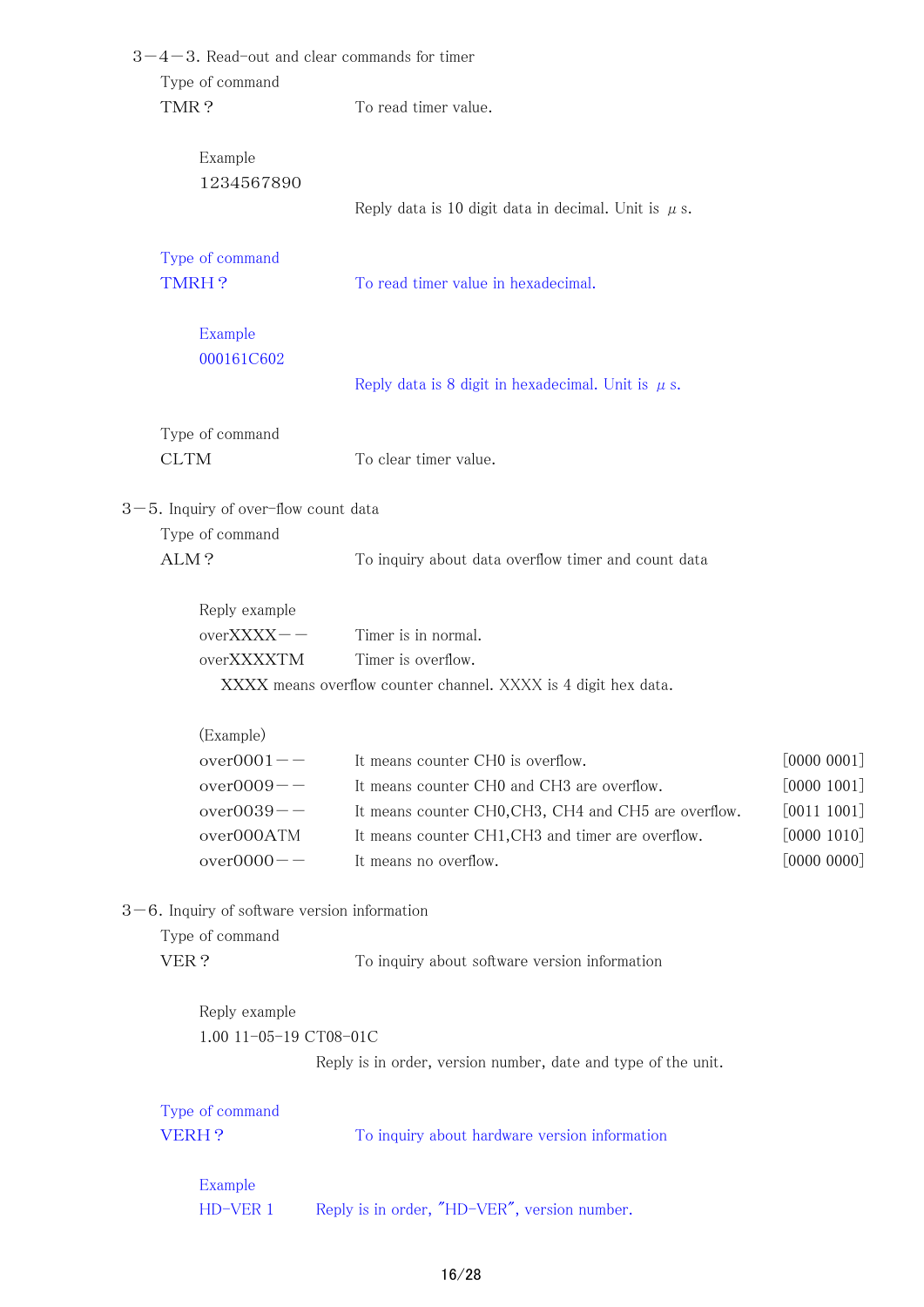#### $3-7.$  Other commands

(a) Type of command

FLG?0 FLG?1 FLG?2

Each command show the contents of unit.

Reply for command "FLG?0"

b7:

b6:

b5:

 $b4$ :

b3: Counter number 3 overflow

b2: Counter number 2 overflow

b1: Counter number 1 overflow

b0: Counter number 0 overflow

Reply data "04" mean "Counter number 2 overflow".

Reply for command "FLG?1"

- b7:
- b6:
- b5:
- b4:

b3:

b2: Counter number 6 overflow

b1: Counter number 5 overflow

b0: Counter number 4 overflow

Reply data "04" mean "Counter number 6 overflow".

| Reply for command "FLG?2"     | Reply for command "FLG?3" |
|-------------------------------|---------------------------|
| h7:                           | b7:                       |
| b6: RUN OUT                   | b6:                       |
| <b>b5: COUNTER ON</b>         | b5:                       |
| b4: Timer overflow            | b4:                       |
| b3: Counter number 7 overflow | h3:                       |
| b2:TTLGATE                    | b2: Gate Edge mode ON     |
| b1: TTL STOP                  | b1: Timer Gate mode ON    |
| b0: TTL START                 | b0: Gate mode ON          |
|                               |                           |

#### (b) Type of command

FROM? To check flash ROM number which includes active firmware software. Refer to details see item 5. 「Firmware Version Upgrade」

Reply example FROM0 FROM1

(c) Type of command

| FROM0             | Select flash ROM number which includes active firmware software. |
|-------------------|------------------------------------------------------------------|
| FROM <sub>1</sub> | Refer to details see item 5. Firmware Version Upgrade            |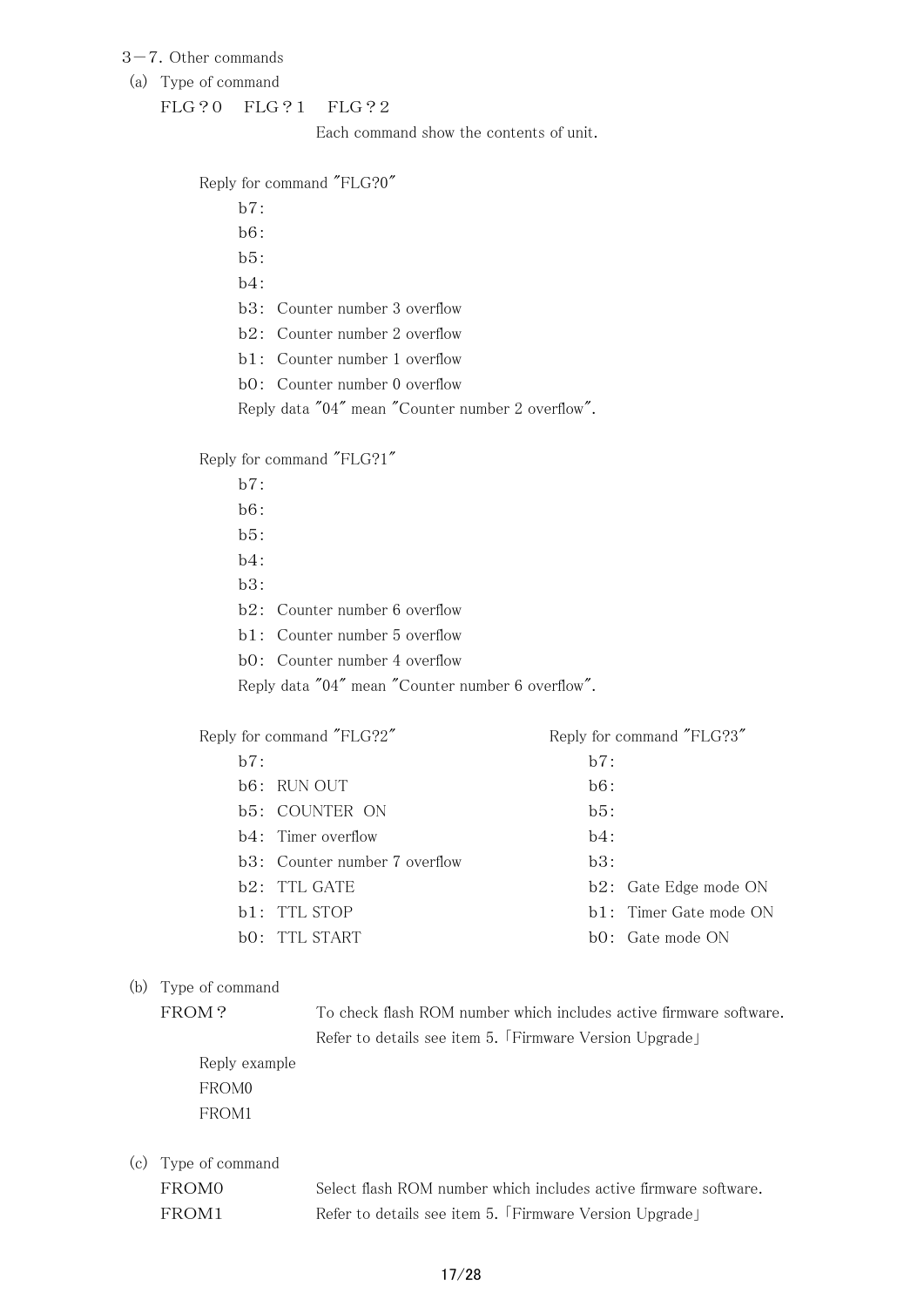#### (d) All reply mode

Regarding "all reply mode", CT08-01C's reply is "OK" if the command has been processed. On the other hand, CT08-01C's reply is "NG" if the command haven't been processed. Regarding the case of "OK", it shows that the processing has been advanced. And, this is not the evidence that the command is working correctly or not. Please use this mode for "debug" of the communications (LAN, USB).

| Type of command |                                                               |
|-----------------|---------------------------------------------------------------|
| ALL_REP?        | Read "all reply mode" setting.                                |
|                 | The mode is active, if the answer is "EN".                    |
|                 | The mode is not active, if the answer is "DS".                |
| ALL_REP_EN      | All reply mode enable                                         |
|                 | Right after "all reply mode" has been activated, the reply is |
|                 | "OK" or "NG" even if the command doesn't require a reply.     |
| ALL_REP_DS      | All reply mode disable                                        |
|                 | There is not reply, if the command doesn't require a reply.   |
|                 | This is the same function as V1.03 (or older).                |

#### 4.Counter data acquisition commands

 $4-1$ . About counter data acquisition commands

These commands help you to store the count data changing from moment to moment.

There are two timings of storing counter data, one is through GATE signal, the other is internal TIMER. As the following figure shows, the data which increased input pulse in count time are stored sequentially in memory.

#### (GATE MODE)

Counts while GATE signal is H, and count data is stored on the memory at falling edge.



please input COUNTING TIME + SUSPENDING TIME  $\succeq$  10ms.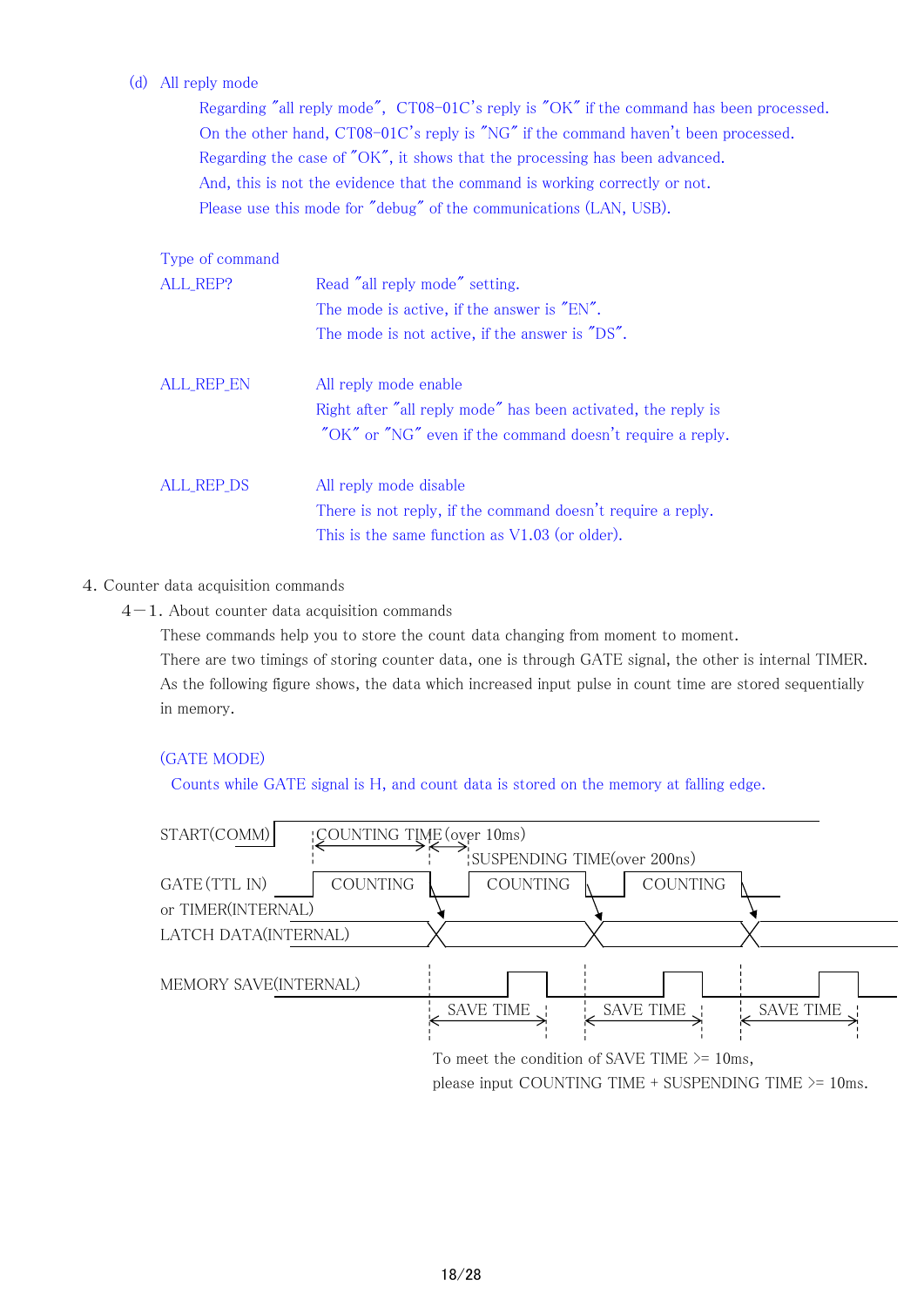(GATE EDGE MODE) This mode is available for hardware version  $1 \sim (HD-VER 1 \sim)$ . Count data is stored on the memory at the falling edge of GATE signal. Counter starts at the first falling edge of GATE signal after STRT command.



please input COUNTING TIME + SUSPENDING TIME  $\succeq$  10ms.

 $4-2$ . Preparation for data acquisition commands

Data are stored on memory(Address: $0 \sim 9999$ ).

You can set up acquisition starting data address and end.

Data acquisition stops automatically if current data address reach the acquisition end data address. You can read current data acquisition address.

 $4-2-1$ . Clear current data address Type of command

CLGSDN Clear current data address. Set data acquisition starting address to zero.

 $4-2-2$ . Clear current data address and all stored data

| Type of command |                                                                       |
|-----------------|-----------------------------------------------------------------------|
| CLGSAL          | Clear current data address and all memory data.                       |
|                 | Set data acquisition start address to zero and clear all memory data. |

 $4-2-3$ . Set and read gate synchronous data acquisition current data address

Type of command

GSDNddd · · · Set current data address with a decimal value. ddd $\cdots$  : 0  $\sim$  9999

```
Type of command
GSDN? Read out current data address.
    Reply
    0 \sim 9999
```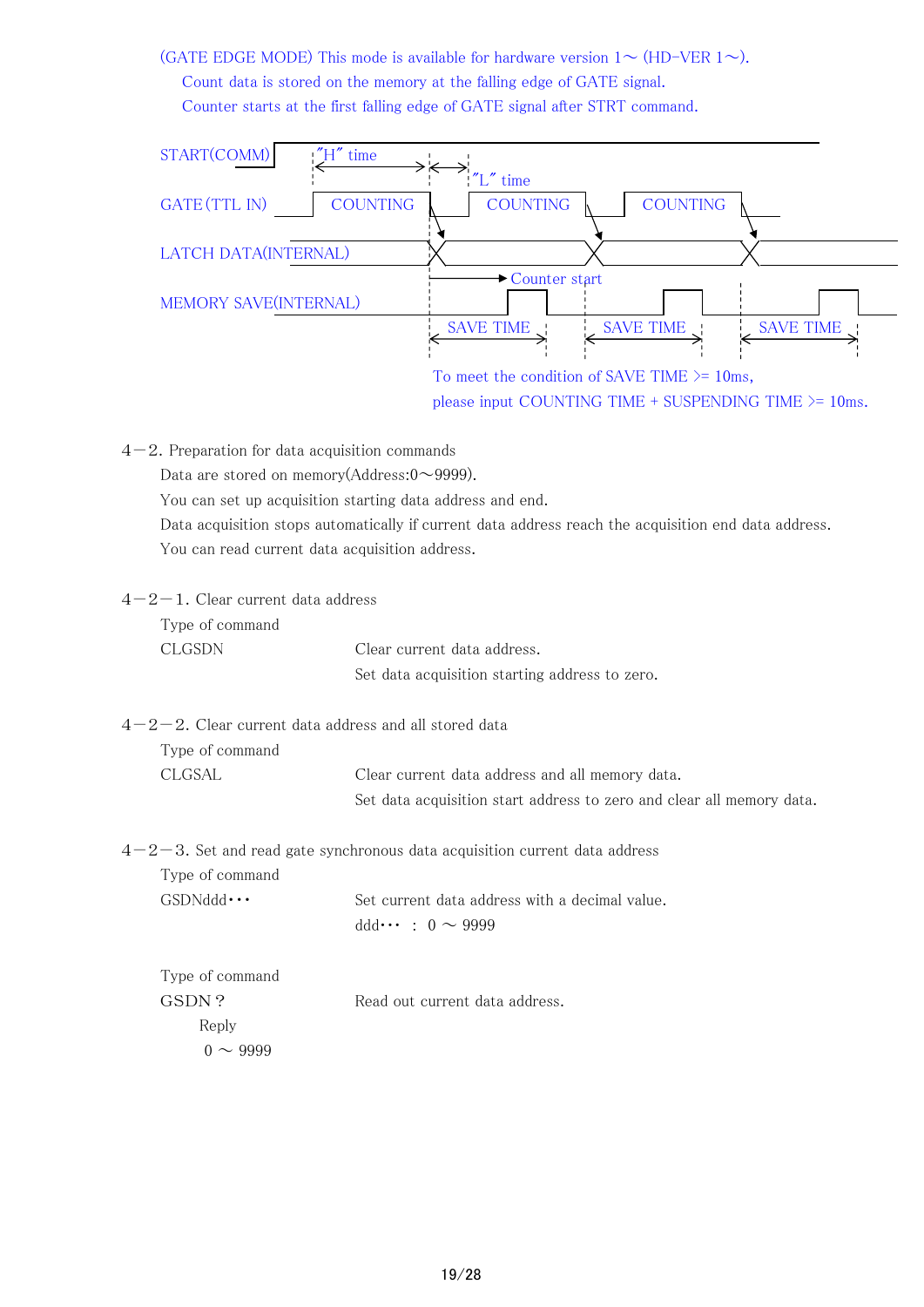| Type of command                                 | $4-2-4$ . Set and read gate synchronous data acquisition end data address                        |
|-------------------------------------------------|--------------------------------------------------------------------------------------------------|
| $GSEDddd \cdots$                                | Set acquisition end data address                                                                 |
|                                                 | Data acquisition stop automatically if current data address reach end address.                   |
| Type of command                                 |                                                                                                  |
| GSED?                                           | Read data acquisition end address.                                                               |
| Reply                                           |                                                                                                  |
| $0 \sim 9999$                                   | Reply on a decimal value.                                                                        |
|                                                 | $4-3$ Synchronous GATE signal data acquisition commands                                          |
| Type of command                                 |                                                                                                  |
| <b>GSTRT</b>                                    | Start to store gate synchronous data.                                                            |
|                                                 | (Just after turn on power, it's stop condition)                                                  |
|                                                 | Entering this command after preparation of section $4-2$ ,                                       |
|                                                 | CT08-01C starts data acquisition synchronized gate signal.                                       |
|                                                 | It stores signal data from current data address to end data address                              |
|                                                 | synchronized by Gate signal.                                                                     |
|                                                 | Inputting "STOP" command, data acquisition stops immediately.                                    |
| Type of command                                 |                                                                                                  |
| <b>GESTRT</b>                                   | Start to store gate edge synchronous data.                                                       |
|                                                 | (Just after turn on power, it's stop condition)                                                  |
|                                                 | Entering this command after preparation of section $4-2$ ,                                       |
|                                                 | counter gate opens at the first falling edge of gate signal,                                     |
|                                                 | CT08-01C starts synchronous falling edge of gate signal data acquisition.                        |
|                                                 | It stores signal data from current data address to end data address                              |
|                                                 | synchronized by falling edge of Gate signal.                                                     |
|                                                 | Inputting "STOP" command, data acquisition stops immediately.                                    |
|                                                 | $4-4$ Synchronous internal clock data acquisition commands                                       |
|                                                 | In this mode, data acquisition is synchronized by clock generated by CT08-01C.                   |
|                                                 | It's necessary to preset the value of clock ON time and clock OFF.                               |
|                                                 | External gate input signal works gate signal during data acquisition operation.                  |
|                                                 | If you're going to store data synchronized clock gate signal only, please set gate signal to ON. |
|                                                 | (GATE ON = input OPEN: positive / Default setting is positive.)                                  |
| $4-4-1$ Set and read synchronous Timer RUN time |                                                                                                  |
| Type of command                                 |                                                                                                  |
| $GTRUNddd \cdots$                               | Set synchronous timer data RUN time                                                              |
|                                                 | $(1 \mu s \sim 1,099,511,627,776 \mu s : \mu s \text{ units.})$                                  |
|                                                 | To make sure of time enough to store data, it's recommended that                                 |
|                                                 | the sum of gate RUN time and STOP is over $10,000(=10)$ ms).                                     |
|                                                 |                                                                                                  |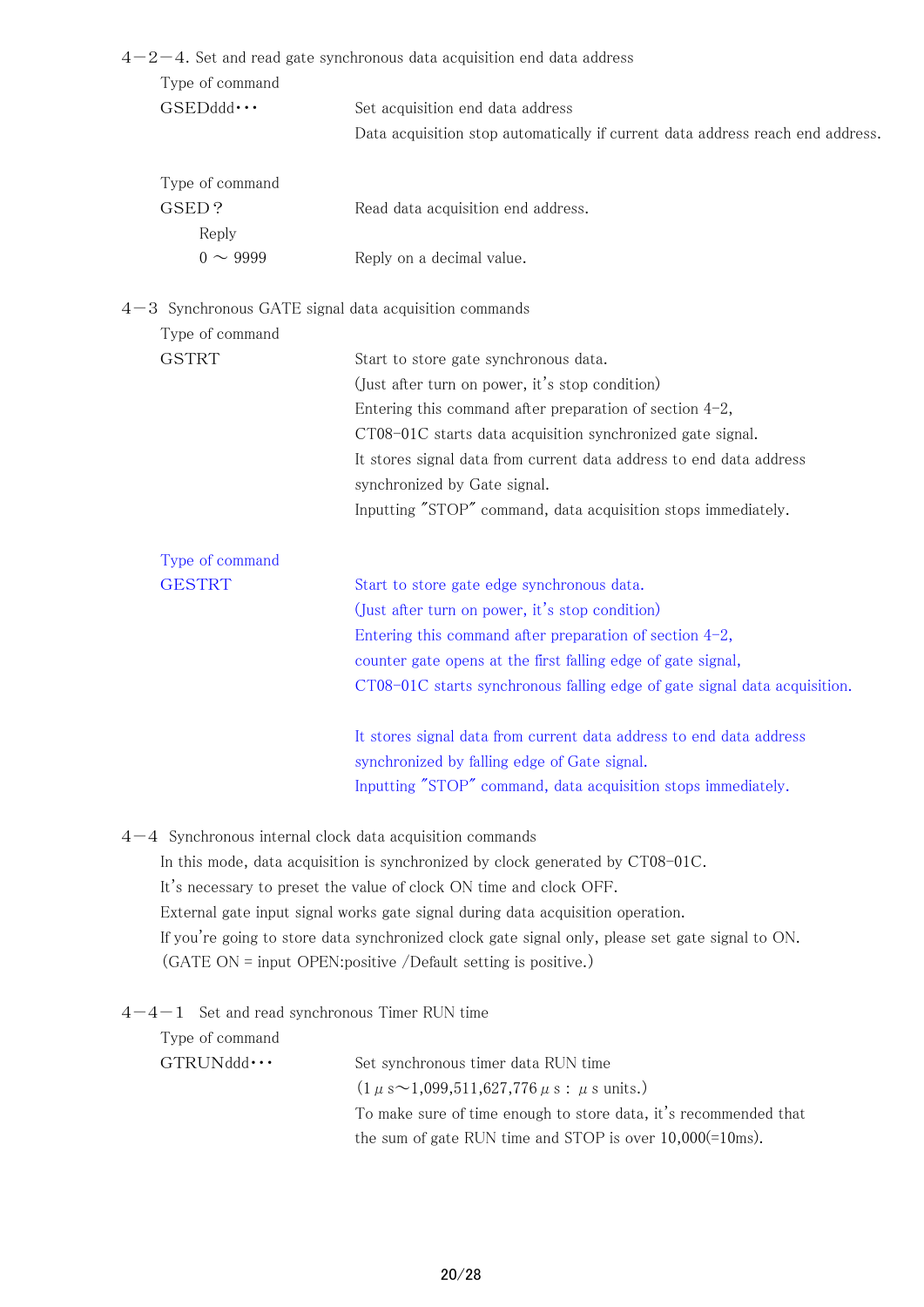| Type of command                                            |                                                                                          |
|------------------------------------------------------------|------------------------------------------------------------------------------------------|
| GTRUN?                                                     | Read synchronous timer data RUN time                                                     |
| Reply                                                      |                                                                                          |
| 20000                                                      | Read by $\mu$ s units. Ex. 20,000 = 20ms                                                 |
| $4-4-2$ Set and read synchronous timer OFF time            |                                                                                          |
| Type of command                                            |                                                                                          |
| $GTOFFddd\cdots$                                           | Set timer synchronous data STOP time                                                     |
|                                                            | $(1 \mu s \sim 1,099,511,627,776 \mu s : \mu s$ units. If you input 0, set about 200ns.) |
|                                                            | To make sure of time enough to store data, it's recommended that                         |
|                                                            | the sum of gate RUN time and STOP is over 10,000(10ms).                                  |
| Type of command                                            |                                                                                          |
| GTOFF?                                                     | Read the timer synchronous data STOP time                                                |
| Reply                                                      |                                                                                          |
| 20000                                                      | Read $\mu$ s units. Ex. 20,000 = 20ms                                                    |
| $4 - 4 - 3$ Start synchronous timer clock data acquisition |                                                                                          |
| Type of command                                            |                                                                                          |
| <b>GTSTRT</b>                                              | Start to store clock synchronous data.                                                   |
|                                                            | (Just after turn on power, it's stop condition)                                          |
|                                                            | Entering this command after preparation of section $4-2-1 \sim 3$ and                    |
|                                                            | $4-3-1\sim$ 2, CT08-01C starts synchronous clock signal data acquisition.                |
|                                                            | It stores signal data from current data address to end data address                      |
|                                                            | synchronized by clock signal.                                                            |
|                                                            | Inputting "STOP" command, data acquisition stops immediately.                            |
| $4-5$ Common commands on synchronous data acquisition      |                                                                                          |
|                                                            | These are common commands both in GATE synchronous data acquisition and in inner TIMER.  |
| $4-5-1$ . Counter stop                                     |                                                                                          |
| Type of command                                            |                                                                                          |
| <b>STOP</b>                                                | Stop counting immediately.                                                               |
|                                                            | Data acquisition for synchronous GATE signal and internal timer also stops.              |
|                                                            | $4-5-2$ . Read out the status of synchronous gate data acquisition                       |
| Type of command                                            |                                                                                          |
| GSTS?                                                      | Read out the data acquisition status.                                                    |
| Reply                                                      |                                                                                          |
| Gate mode ON                                               | Data acquisition on gate mode.                                                           |
|                                                            | Timer Gate mode ON Data acquisition on timer gate mode.                                  |
|                                                            | Gate Edge mode ON Data acquisition on gate edge mode.                                    |
| Gate mode OFF                                              | Gate mode is not active.                                                                 |
|                                                            |                                                                                          |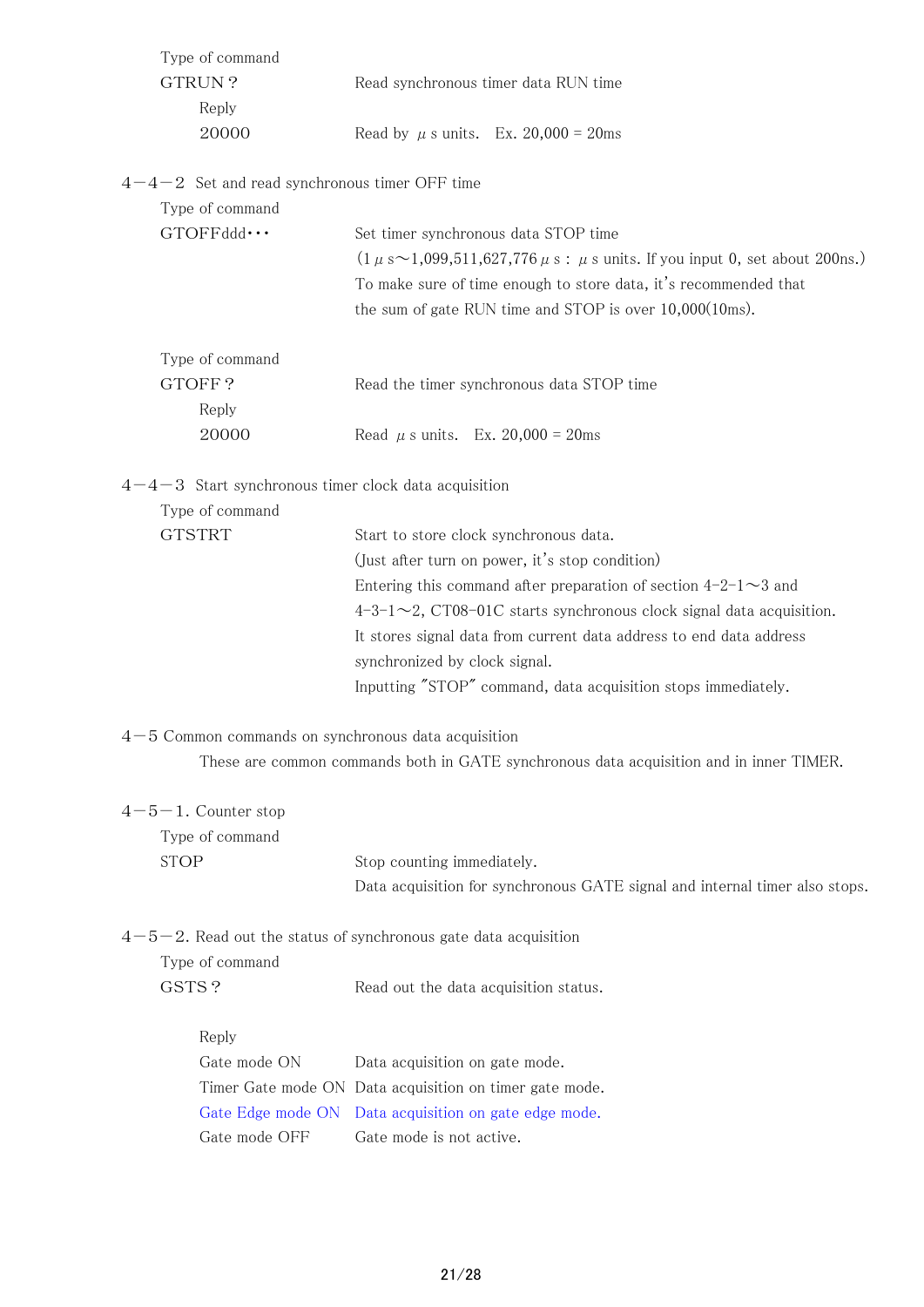$4-5-3$ . Read out all stored data (0~current data address)

Type of command

GSDAL? Read out all stored data from 0 to current data address. Current data address is set the next address to end data address just after data acquisition.

|                                                     | ch <sub>0</sub> |  | ch1 ch2 $\cdots$ ch7                           | timer |                                                |
|-----------------------------------------------------|-----------------|--|------------------------------------------------|-------|------------------------------------------------|
| Reply example: 00123, 00456, 07890, , 01234, 234567 |                 |  |                                                |       | $\leftarrow$ Data of No.0                      |
|                                                     |                 |  | $ 00123, 00456, 07890, \cdots, 01234, 234567$  |       | $\leftarrow$ Data of No.1                      |
|                                                     |                 |  |                                                |       |                                                |
|                                                     |                 |  | $[00123, 00456, 07890, \cdots, 01234, 234567]$ |       | $\leftarrow$ Data of No.n (n: acquisition end) |

Data are output in order counter ch0 to ch7 and timer on one line. Each data is output at 5 digits added 0 on head if the number of digit is below 5. If over 5, each data is output at maximum digits of them.

### Type of command

GSDALH? Read out in hexadecimal.

Read out all stored data from 0 to current data address. Current data address is set the next address to end data address just after data acquisition.

|                                                                                         | ch0 |  | $ch1 \cdots ch7$ | timer |                                                                                            |
|-----------------------------------------------------------------------------------------|-----|--|------------------|-------|--------------------------------------------------------------------------------------------|
| Reply example: $ 1DC2829F,07C38528,\cdots 00FFE101,000161C602  \leftarrow$ Data of No.0 |     |  |                  |       |                                                                                            |
|                                                                                         |     |  |                  |       | 1DC2829F,07C38528, $\cdots$ 00FFE101,000161C602 ← Data of No.1                             |
|                                                                                         |     |  |                  |       |                                                                                            |
|                                                                                         |     |  |                  |       | $ 1DC2829F,07C38528,\cdots 00FFE101,000161C602 \leftarrow$ Data of No.n(n:acquisition end) |

Data are output in order counter ch0 to ch7 and timer on one line. Counter data is 8 digit output, and timer is 10 digit output.

#### $4-5-4$ . Read out stored data of specific range

#### Type of command

GSDRD?xxxxyyyy Display acquired data from data address of xxxx to yyyy xxxx, yyyy :When you input below 3 digits number, please put 0 on head and 4 digits.

#### Ex. GSDRD?01234567

This is an example of reading out data address from 123 to 4567.

|       | ch0 | $ch1$ $ch2$ $\cdots$ | -ch7                                          | timer |                              |  |
|-------|-----|----------------------|-----------------------------------------------|-------|------------------------------|--|
| Reply |     |                      | 02123, 00456, 07890, $\cdots$ , 01234, 234567 |       | $\leftarrow$ Data of No.123  |  |
|       |     |                      | $ 03123, 00456, 07890, \cdots, 01234, 234567$ |       | $\leftarrow$ Data of No.124  |  |
|       |     |                      |                                               |       |                              |  |
|       |     |                      | $04123, 00456, 07890, \cdots$ , 01234, 234567 |       | $\leftarrow$ Data of No.4567 |  |
|       |     |                      |                                               |       |                              |  |

Data are output in order counter ch0 to ch7 and timer on one line. Each data is output at 5 digits added 0 on head if the number of digit is below 5. If over 5, each data is output at maximum digits of them.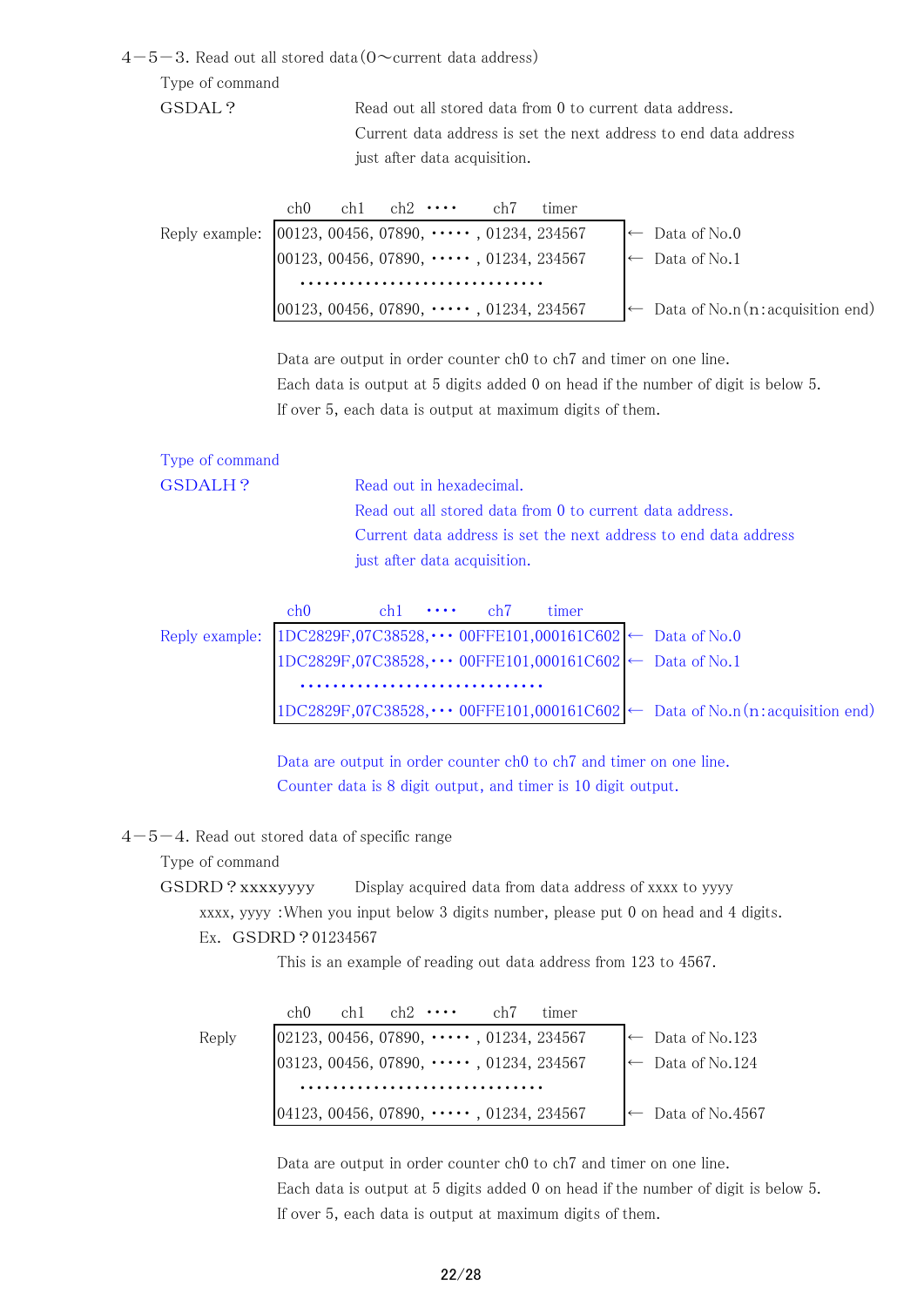#### Type of command

GSDRDH?xxxyyyy Read out stored data from data address of xxxx to yyyy in hexadecimal.

#### Type of command

GSCRD?uvwxxxxyyyy Read out stored data from data address of xxxx to yyyy.

u:read out start channel v:end channnel w: if 1,read out timer data, if 0, don' t read.

xxxx, yyyy :When you input below 3 digits number, please put 0 on head and 4 digits.

#### Ex. GSCRD?24101234567

This is an example of reading out data address from 123 to 4567 of ch2 to 4, and timer.



Data are output in order required counter (ch0 to ch7) and timer on one line. Each data is output at 5 digits added 0 on head if the number of digit is below 5. If over 5, each data is output at maximum digits of them.

#### Type of command

GSCRDH?uvwxxxxyyyy Read out acquired data from data address of xxxx to yyyy in hexadecimal.

#### $4-5-5$ . Amount of time for data downloading

CT08-01C uses serial communication (38400BAUD) for LAN interface.

The data download speed via LAN is about 3,800 characters (3.8KB) per second.

Decimal data download may be slower because of converting hexadecimal value into decimal.

Hexadecimal data download can ignore that delay for convert.

The data download speed via USB is  $3 - 5$  times as fast as via LAN because of 8 bit parallel

communication for USB interface. For this reason, in the case of downloading so much count data,

you can download faster if you request hexadecimal data via USB, and ignore not using counter data.

#### Download speed(from data address 0 to 999)

| Dec    | Hex    |  |  |  |
|--------|--------|--|--|--|
| 19sec. | 23sec. |  |  |  |
| 16sec. | 7sec.  |  |  |  |

| Dec    | Hex    |
|--------|--------|
| 32sec. | 25sec. |
| 30sec. | 7sec.  |

Timer and ch 7 have data, the others have all zero data

Timer and all channel have data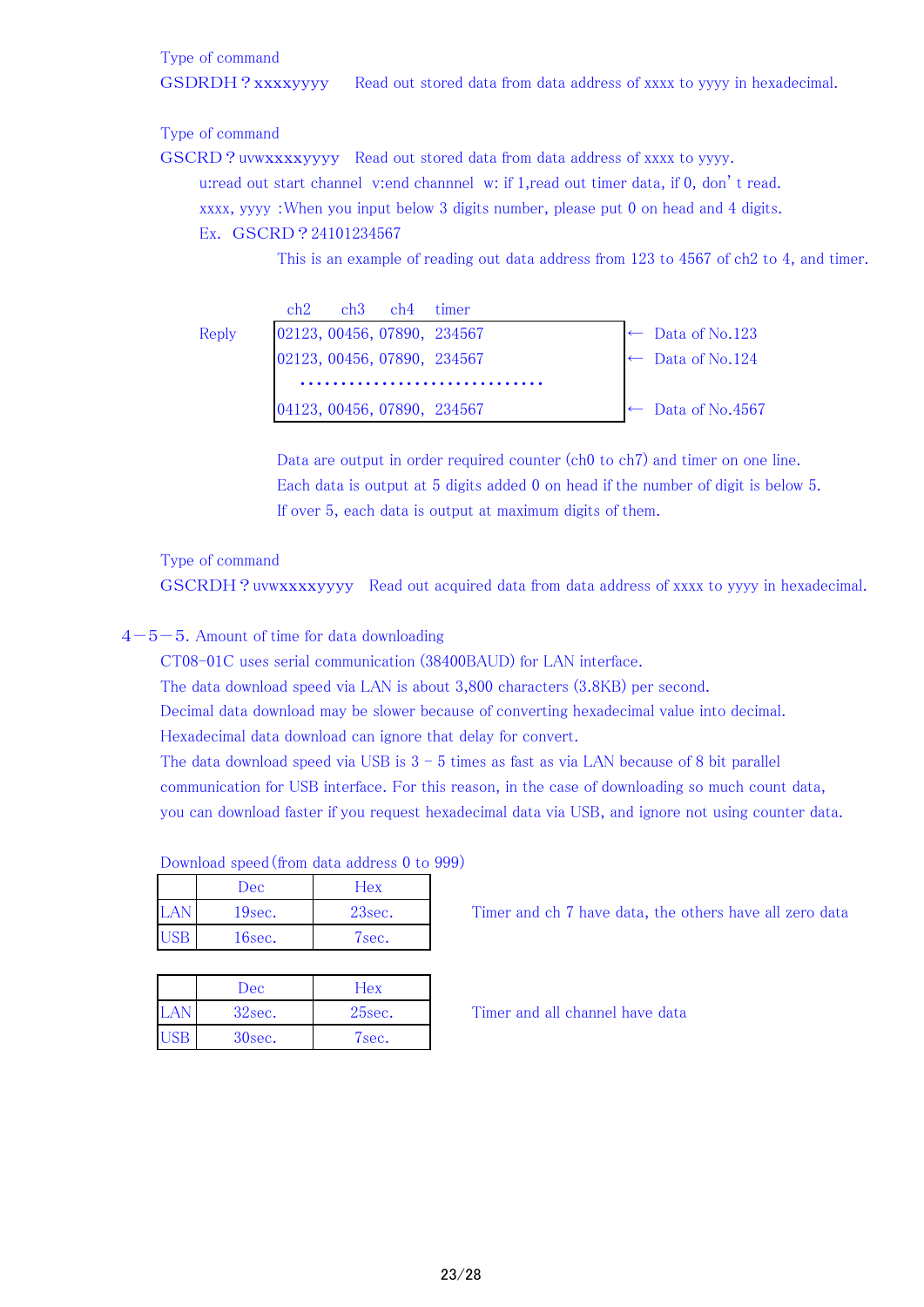#### 5.Abstract of LCD display

#### 5-1.Spec of LCD display

16 characters and Two lines, LED back light (ON or OFF)

Displays "Count value:  $0 \sim 4,294,967,295$ ", "Timer value:  $0 \sim 1,099,511.62s$ ".

It can display two items from the following 4 items into the two sections (upper row and lower row) by the command via the communication line.

Count value, Timer value, Preset count value, Timer preset value

Display example 1 (upper line: count value, lower line: timer value)

|              | $C$ N $T$ 0 |           |  |  | $0$ 0 $\overline{0}$ |            | $0$   0 |  | 0001 |  |
|--------------|-------------|-----------|--|--|----------------------|------------|---------|--|------|--|
| $\mathbf{r}$ |             | M   E   R |  |  | $0$ 0 $\vert$        | $0 \mid 0$ |         |  |      |  |

Display example 2 (upper line: preset count value, lower line: timer preset value)

| $\sim$       |   |  |  |  |  | 0 <sup>1</sup> |  |  |
|--------------|---|--|--|--|--|----------------|--|--|
| $\mathbf{r}$ | M |  |  |  |  |                |  |  |

5-2-1.LCD表示コマンド

| コマンド形式          |                                                                   |
|-----------------|-------------------------------------------------------------------|
| $SDU00 \sim 07$ | To LCD upper line, it shows one of a count value from ch0 to ch7. |
| <b>SDUTM</b>    | To LCD upper line, it shows a timer value.                        |
| <b>SDUCP</b>    | To LCD upper line, it shows a preset counter value.               |
| SDUTP           | To LCD upper line, it shows a timer preset value.                 |
|                 |                                                                   |
| $SDL00 \sim 07$ | To LCD lower line, it shows one of a count value from ch0 to ch7. |
| <b>SDLTM</b>    | To LCD lower line, it shows a timer value.                        |
| <b>SDLCP</b>    | To LCD lower line, it shows a preset counter value.               |
| <b>SDLTP</b>    | To LCD lower line, it shows a timer preset value.                 |

 $5-2-2$ . Backlight control commands

| コマンド形式       |                        |
|--------------|------------------------|
| BKON.        | Turn on the backlight  |
| <b>BKOFF</b> | Turn off the backlight |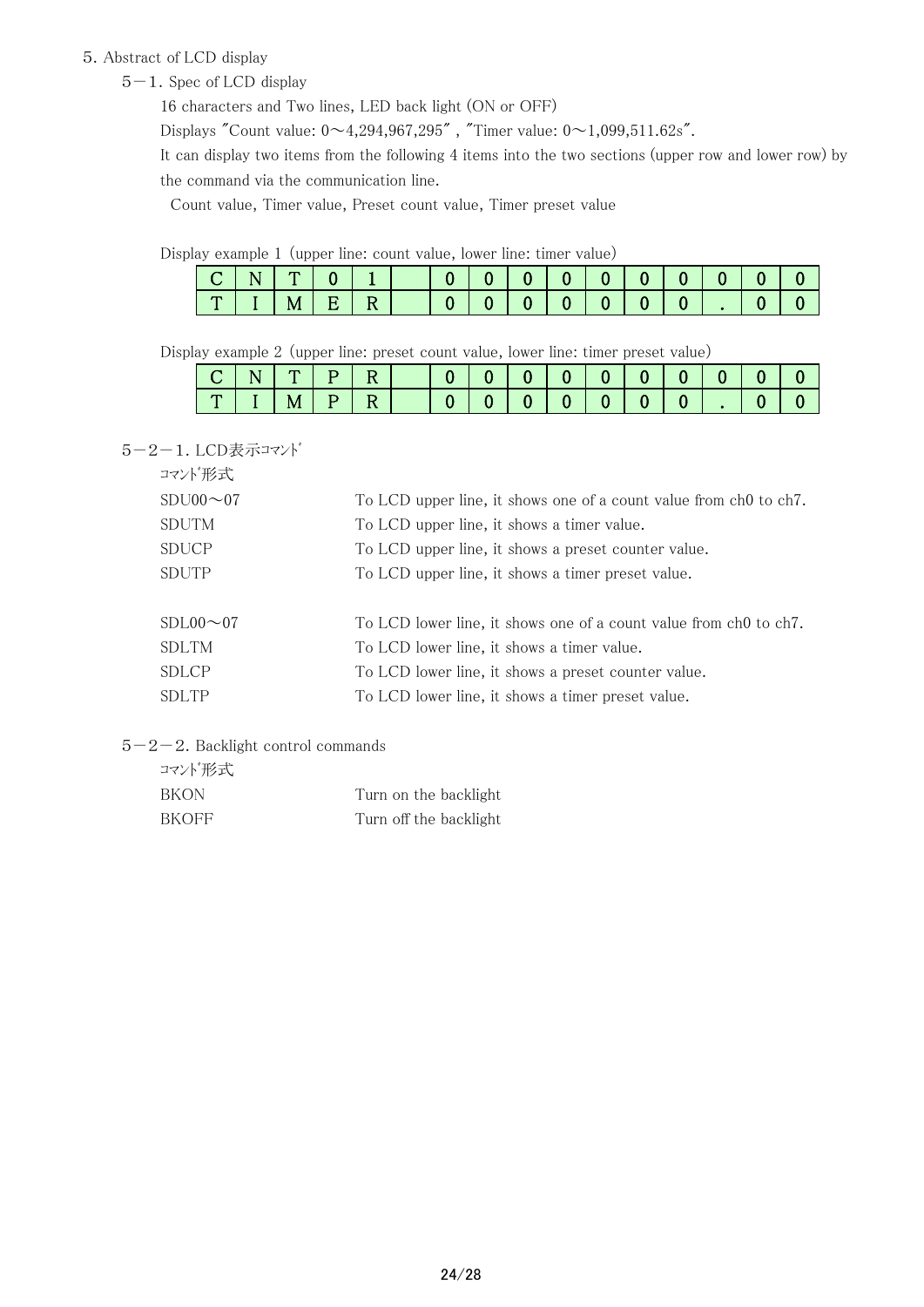#### 6.Firmware update

For CT08-01C it's possible to upgrade firmware via communication tools.

Here is an overview of operation.

It's possible to use USB and LAN communication.

You can download software for update and its user's manual from following URL.

http://www.tsuji-denshi.co.jp/download\_file/lan\_rs\_file\_send.EXE software for update

http://www.tsuji-denshi.co.jp/manual\_pdf/pm16c\_04xd\_vup\_soft.pdf user's manual

This is an example to install software by free soft "Tera Term" using LAN.

- ① Fist download the version upgrade software by Internet then unzip the file.
- ② Run "Tera Term" software.

In case of LAN mode, select "TCP/IP" enter IP address and port NO. of CT08-01. In case of USB mode, select "SERIAL" and click PORT number (COMX) which is assigned to USB port. Operate "SETUP" to "Terminal", set "New-line" is CR+LF with Receive and Transmit usage. Put check mark into Local echo, then select "OK". Try put into command "VER?", then if there is reply, connection will be no problem.

- ③ By "Tera Term", select "file" and then click "send file". Opening "File Selection Window", specify the file name which is already installed procedure ①. Then it begins the download.
- ④ it's possible to check download program file by PC. When receiving data, the "COUNT" LED lamp of unit CT08-01 turns on and off slowly.
- ⑤ After receiving data for about 20s, the "COUNT" LED lamp goes to fast on and off mode then ROM writing session begins. After 5s, "COUNT" LED lamp turns off then this session will be done.
- ⑥ Stop "Tera Term" then cut off the line TCP/IP or USB, turn off power line of CT08-01. Turn on power of CT08-01 again, the firmware version will be new. Without turning off power line, it gets start by "RESET" command. There are two pieces of flash ROM(FROM) loaded inside, new firmware is installed to one piece which is not used at now. After finishing writing a session, new one (written just now) is activated. So after this session, by power on mode and "RESET" command, new program will start.
	- It is possible to check the version of working FROM by the command "FROM?" Reply data is like these,"FROM0", "FROM1".

It is possible to specify the version of working FROM by the command "FROM0" or "FROM1". After specifying FROM version, turn on power action or "RESET" command will start again by specified FROM version. It is useful to compare old and new firmware version.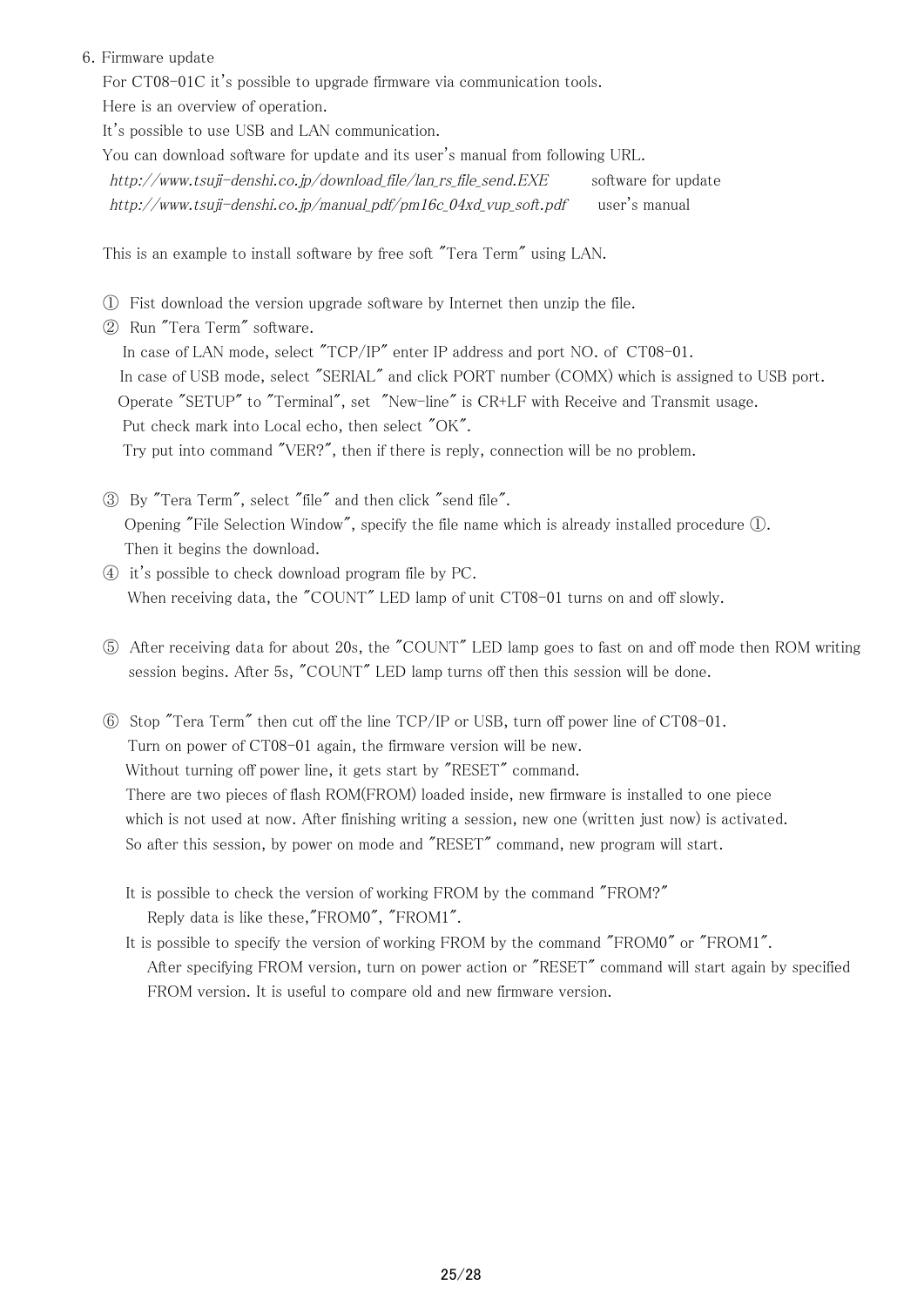If you miss the download work and program doesn't work, it's possible to recover initial version firmware by the ROM print board inside.

This is the procedure of recover the program to initial state.

- 1.Cut off power line, open the left-side cover panel. Slide the dipswitch 2 "ON" side. Dipswitch 1 keep "OFF" side.
- 2. Put on power line while shortening "GATE" input signal, "COUNT" LED turn on and off for about 15s. After that "COUNT" LED turn off and session will be done.
- 3.Put off power line again, then slide the dipswitch 2 "OFF" side. Dipswitch 1 keep "OFF" side.
- 4.Put on power line again then program starts by initial version.

From now the latest file must be installed by procedure ① to ⑥.

7.Synchronous drive of multi units

It's possible to operate multi units synchronously.

Then CT08-01 contains 8 CH counters, it's possible to count more than 9 channels at synchronous mode using multi units.

Here are procedures of this usage.

Connect the RUN signal (TTL OUT) of first unit to the GATE signal (TTL IN) port of second unit.

It's the same way to the third unit.

Send "DSAS" command to latter unit. The latter units don't stop counting automatically.

Send "START" command to latter unit. The latter units start counting action.

Depend on your usage, put on "GATE" signal to first unit.

Depend on your usage, preset timer stop command to first unit. ("CLTM","ENTS","STPRdddd")

Depend on your usage, preset counter stop command to first unit. ("CLPC","ENCS","SCPRdddd")

Activate count mode of first unit by the command "START".

This procedure activate more than one unit at the same timing chart.

Similarly, if you use several CT08-01C,you will acquire 8n channel data with gate signal data acquisition.

8.Regulations and guidelines

Regarding CT08-01C when it receives data read command, it stops count and timer action for 120 ns. This stopping period is essential to get latest data to latch 32 bits count data.

If you read out count data 20 times/sec, total stopping period of counter is  $120 \text{ns} \times 20 = 2.4 \mu \text{ s/sec}$ .

Even if you read one or all counter at once, all counter and timer stops simultaneously, and

stopping period is always 120ns. Therefore, you may read data by minimum commands.

On timer stop mode or counter stop mode, there is no error measurement caused by counter stop on reading. When in counting pulse during "GATE" signal which comes from outside, you'll notice that counting period is shorter than read out period.

When in timer stop mode or counter stop mode, there is no dead time to read out count values.

Notes when multiple counter units at simultaneous control

(See 6. Synchronous operation by multi counter units.)

In case of using multiple counter units at simultaneous control, if you read count in progress data of each units, only units which are read count data stop count operation in 120ns.

Therefore, note that it occurs some errors among count data of modules because of

condition of count pulse, timing of reading, and dispersion of times of reading.

Example: Case of reading 20 times a second to one module only

This module have  $120ns * 20 = 2.4 \mu s$  delay in every seconds.

Count error occurs by  $2.4 \mu s/s(0.00024%)$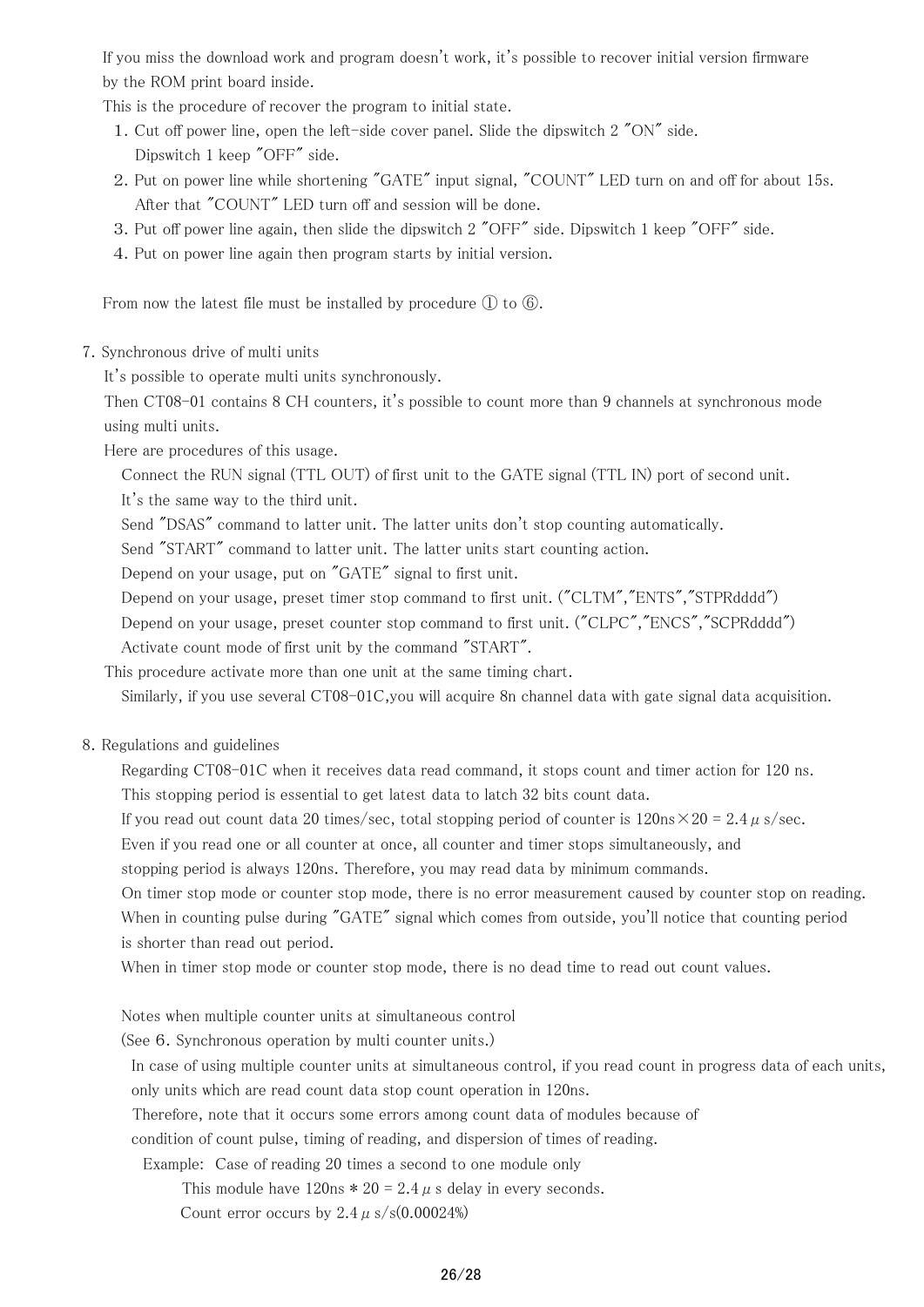9.Interface with external devices